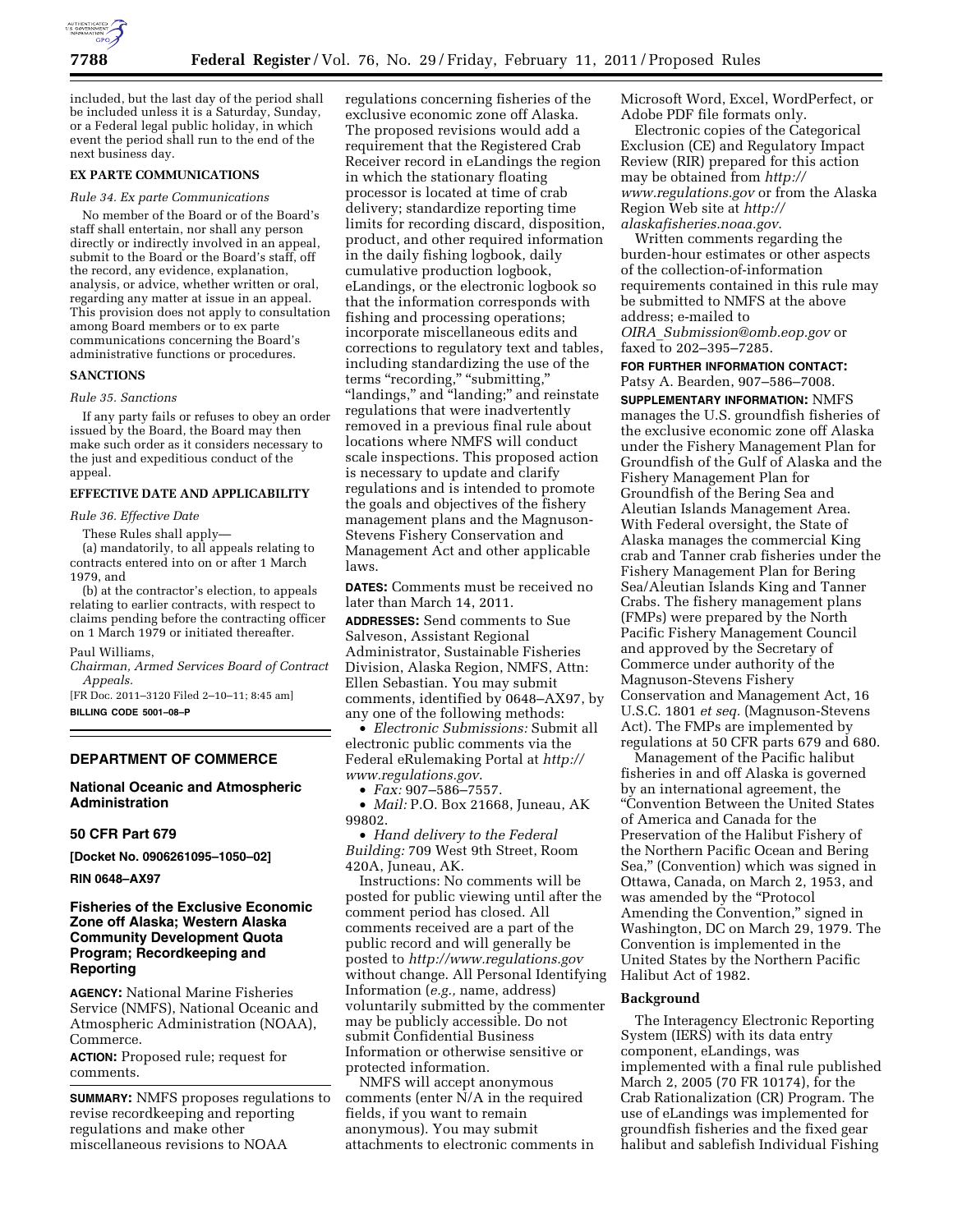Quota (IFQ) Program through a final rule published December 15, 2008 (73 FR 76136). The objective of IERS and eLandings is to remove reporting duplications and simplify recordkeeping and reporting. IERS is an Internet recordkeeping system which is currently in use by State of Alaska Department of Fish and Game (ADF&G), NMFS, and International Pacific Halibut Commission (IPHC) to collect commercial harvest and production data for groundfish, Pacific halibut, and CR crab in both State waters and in the EEZ, all with one reporting system.

The data obtained from eLandings are used during boardings and site visits by NOAA Fisheries Office for Law Enforcement (OLE) and United States Coast Guard to ensure conservation of groundfish, compliance to regulations, and reporting accuracy by industry. The data are used by the Council and NMFS Alaska Fisheries Science Center for biological and economic evaluation of management measures and stock assessment. The data are used by the NMFS Observer Program for vessel position coordinates and observer coverage information. The data are used by the NMFS Inseason Branch to monitor and manage the fisheries through openings and closures of fishery species and Federal reporting area, as well as through reallocation of quotas. Timely and accurate data entry improves in-season fishery management, resulting in fewer disruptions of the fleets and processors.

The December 15, 2008, final rule is known as the ''IERS final rule'' and will be referred to as such in the preamble to this proposed rule. The software, eLandings, replaced the Shoreside Processor Electronic Logbook Report for electronically entering groundfish catch information and replaced the paper shoreside processor daily cumulative production logbook (DCPL). Through eLandings, NMFS also created a landing report, discard and disposition report, and production report, thus removing the need for the paper weekly production reports, daily production reports, and aggregated mothership fish tickets.

The eLandings program allows shoreside processors, stationary floating processors (SFPs), catcher/processors, and motherships to enter, edit, and summarize landings, production, discard, and disposition data on a Webbased system. After data are entered through the Web interface, catch and production records are available in near real-time for managers Once data are entered and submitted, users receive a printed production report, fish ticket, and/or an IFQ report as a receipt.

The ability to view and edit data over the Web is a benefit to processing firms that may be based, for example, in Seattle, Washington, with operating plants in multiple locations in and/or off Alaska. Data can be entered at a processing plant in Dutch Harbor, for example, and be instantaneously available for review by employees of the plant's parent company in its Seattle office.

The operators of catcher/processors (C/Ps) and motherships are required to use a combination of eLandings and a catcher/processor DCPL or mothership DCPL, as appropriate, to record fishery information. NMFS has identified minor regulatory changes to improve and update the methods and procedures of eLandings, and to improve the flexibility and efficiency of recordkeeping and reporting requirements for the fishery programs of NMFS' Alaska Region. The amendments to the eLandings procedures and corresponding regulations are described in this proposed rule.

With these amendments, NMFS intends to remove inconsistencies in the current regulations describing eLandings and to provide new language for recent developments. These changes would reduce the risk of confusion or misinterpretation of regulatory intent among industry participants and other interested parties, and would increase the efficiency of the eLandings process. The overall impact on the fishing industry would be increased operational flexibility. No economic impacts are expected from the revisions in this proposed rule. The fishing industry currently uses eLandings to comply with recordkeeping and reporting requirements, so the time and knowledge required to complete an eLandings data entry is already established. The entities upon which these changes are imposed are those registered to use eLandings.

This proposed action would create no new costs for NMFS because the costs of implementation were previously incurred under existing data collection programs. Administrative costs for NMFS would be reduced by streamlining the administrative process with no appreciable loss of necessary data or management capabilities. Automated checks in the submission system would monitor data entry for completeness.

## *Registered Crab Receiver (RCR) Would Record the Region in Which the Stationary Floating Processor (SFP) Is Located at Time of Crab Delivery*

Monitoring compliance with the CR Program requires precise information

about the port and/or region in which raw crab are received from the harvesting vessel. Current reporting requirements for SFPs do not require use of either actual port codes or geographic locations for landings. Consequently, NMFS cannot fully monitor compliance with regional delivery requirements or fully evaluate effectiveness of these provisions in protecting communities for which these requirements were developed. A minor reporting change would provide NMFS with all three of the pieces of information it requires from SFP operations: Operation type, the actual port (if any), and the region relevant to each crab fishery for which a landing is reported. The change would provide NMFS with more precise information of the port location of landings. Benefits of the change would include enhanced information about port use during crab fisheries and stronger regulatory enforcement.

The regional delivery requirements for CR Program quota share are intended to preserve the historic geographic distribution of landings in the fisheries. Communities in the Pribilof Islands and on Adak and Atka Islands are the primary beneficiaries of this regionalization provision. There are three regions; the North Region is the Bering Sea subarea north of 56°20′ N. latitude; the South Region is any area in Alaska, not in the ''North Region;'' and the West Region is west of 174° W. longitude and is only applicable for western Aleutian Islands golden king crab.

Although this rule would require processors to supply additional location information, regional location choices would be easily selected from pop-up menus. Under this proposed rule, for SFP operation types only (Table 14c to part 679), eLandings would ''auto-fill'' the port data field with the current SFP information obtained from current RCR permits and eLandings processor registrations (*see* § 679.5(e)(2)). For RCRs reporting crab landings as SFPs in port, the at-sea operation type would be entered automatically; the RCR would select the port code from a menu provided by the software. For RCRs reporting crab landings as SFPs that are not in a port, the at-sea operation type would be entered automatically and the RCR would select the regional landing code from a menu provided by the software. The revisions at § 679.5(e)(4) and § 679.5(e)(8)(iii) would provide NMFS with all three pieces of information it requires from SFP operations: Operation type, the actual port (if any), and the region relevant to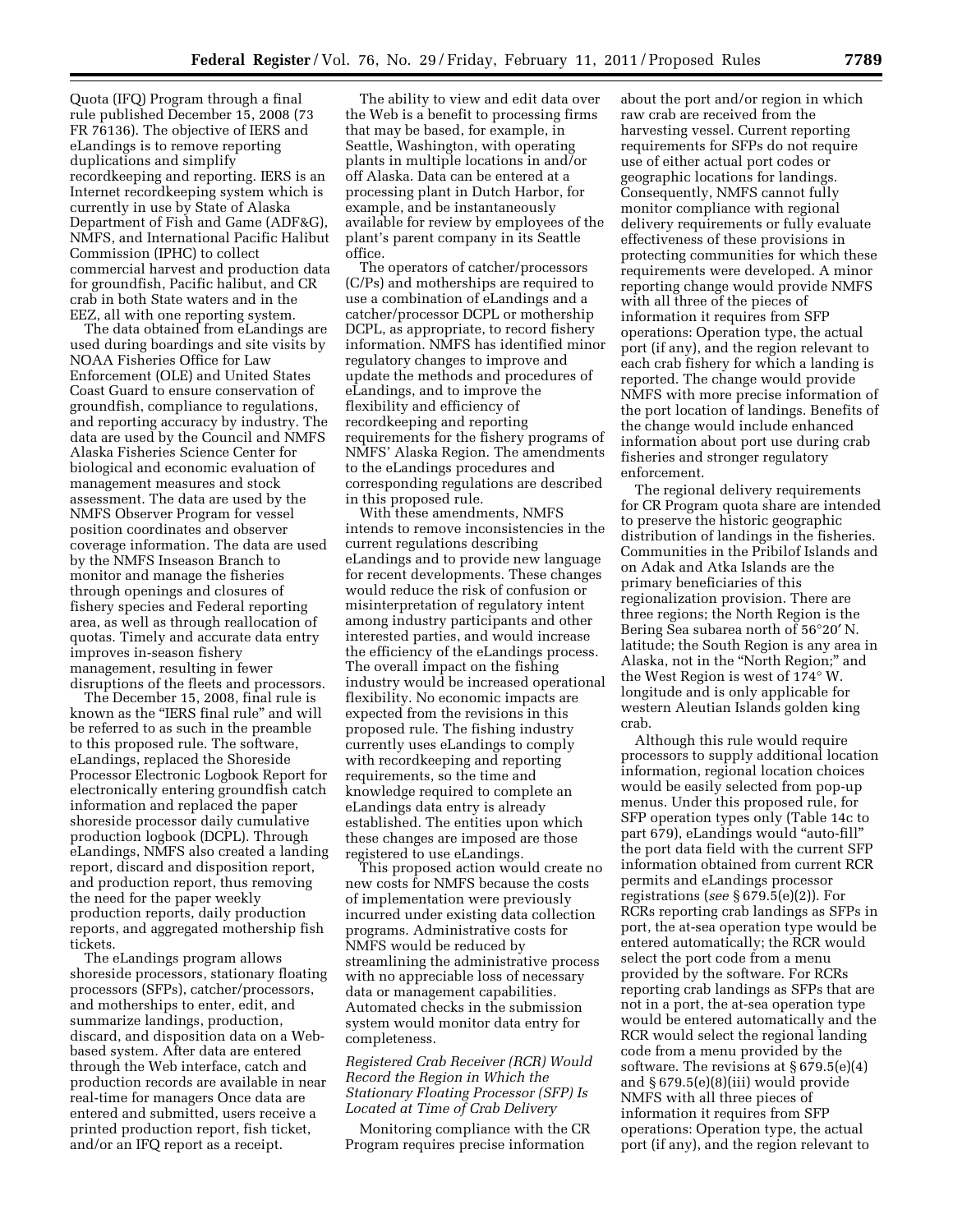each crab fishery for which a landing is reported.

*Standardize Data Entry Time Limits for Recording Discard, Disposition, Product, and Other Required Information* 

This proposed rule would revise regulations related to time and time limits, as follows:

♦ Time limits for recording information in the paper catcher vessel daily fishing logbooks (DFLs) and mothership and C/P DCPLs.

♦ Time limits to submit landing reports and production reports to NMFS through eLandings.

♦ Time limits to submit electronic logbook (ELB) information through eLandings.

♦ Revise information to be recorded or submitted ''by noon of the following day'' to read ''by midnight of the following day''.

♦ Revise ''noon'' and ''midnight'' in Alaska local time (A.l.t.) to read 1200 hours, A.l.t., and 2400 hours, A.l.t., respectively.

♦ Change the deadline for a vessel operator's signature entry in the DFLs, DCPLs, and ELBs from noon to midnight.

♦ Revise the deadline for printing a copy of the ELB logsheet from noon to midnight each day.

♦ Revise the submittal time limit for the delivery ''landed scale weight'' entry on SSP or SFP eLandings landing reports.

♦ Revise the time limit to record scale weights in the DCPL for C/Ps participating in the Central Gulf of Alaska Rockfish Program.

♦ Revise deadlines for recording scale weights and CDQ group number in the C/P trawl DCPL.

♦ Remove the requirement to record the date of landing in the SSP or SFP landing report.

♦ Clarify extension of time limits for eLandings production reports from SSPs or SFPs not taking deliveries over the weekend.

♦ Correct reporting time limit tables for DCPLs and eLandings.

Regulations governing these recording and submittal time limits may be found in the following paragraphs of 50 CFR part 679:

| Reporting and submittal time limits for: | Location in part 679:                                                                                                                           |
|------------------------------------------|-------------------------------------------------------------------------------------------------------------------------------------------------|
|                                          | $\frac{1}{2}$ § 679.5(c)(4)(ii)(A)<br>$\frac{1}{2}$ § 679.5(c)(4)(ii)(B)<br>$\frac{1}{2}$ § 679.5(c)(6)(ii)<br>$\frac{1}{5}$ 679.5(f)(2)(iii)(B |

NMFS received a public comment on the IERS supplemental proposed rule (75 FR 55368; September 24, 2008) regarding the time limit to submit an eLandings C/P production report. The commenter wrote that the proposed deadline of noon each day to record the previous day's discard and disposition information did not provide enough time for the vessel operator to obtain from the observer information needed to submit the report, especially for catch brought onboard the vessel immediately before midnight. He requested that NMFS change the deadline to increase the time allowed to record the previous day's discard and disposition information. NMFS agreed with this comment. In the IERS final rule, NMFS revised regulations at § 679.5(c)(3) and (c)(4) for trawl, longline, or pot C/Ps to change the data entry time limit for discard and disposition information in the eLandings production report from noon to midnight each day to record the previous day's information.

Regulations that require information to be recorded or submitted ''by noon of the following day'' would be revised to read "by midnight of the following day" in the DFL and DCPL. Operators of C/Ps or motherships would be required to submit their eLandings production reports by midnight each day to record the previous day's production information. For example, a C/P would

submit a production report by midnight on November 2 that detailed production occurring on November 1.

After publication of the IERS final rule, industry representatives asked NMFS to change time limits for other data submitted by C/Ps and motherships. Because NMFS agrees that the deadlines for recording and submitting information should be consistent in 50 CFR part 679, NMFS proposes to revise the data entry deadlines for DFLs, DCPLs, ELBs, and eLandings. For additional time reference consistency, NMFS would revise references to "noon" and "midnight" in § 679.5 to the corresponding 24-hour clock reference in Alaska local time (A.l.t.). Noon would be changed to 1200 hours, A.l.t., and midnight would be changed to 2400 hours, A.l.t.

The deadlines for recording information in the ELBs should be consistent with the deadlines for recording the same information in the DFLs and DCPLs. Therefore, NMFS would revise the ELB regulations at  $§ 679.5(f)(2)(iii)(B)$  to refer to the paragraphs in § 679.5(c) that contain the time limits for recording information in the DFLs and DCPLs.

In addition, NMFS would change the deadline for a vessel operator's signature in the DFLs, DCPLs, and ELBs from noon to midnight because the

logsheets should not be signed until all required information has been recorded.

The deadline for printing a copy of the ELB logsheet also would be revised to midnight each day so that the logsheets are not printed before all the information required to be recorded for the day has been recorded.

NMFS would revise the submittal time limits for SSP or SFP eLandings landing reports. All the information in the landing report currently is required to be submitted by noon of the day following completion of the delivery. This rule would revise the submittal time limit for the ''landed scale weight'' of the delivery. Submission of estimated weights could be submitted by the manager if the actual landed scale weight is not available by noon of the day following completion of the delivery. NMFS would allow the SSP or SFP manager to submit a revised landing report with the actual landed scale weights by noon of the third day after completion of the delivery. NMFS would provide this additional time because it sometimes takes longer than a day to weigh all catch from a delivery.

In addition to revisions to the submittal time limits, the proposed rule would remove the requirement at § 679.5(e)(5)(i)(B)(*1*) to record the date of landing in the SSP or SFP landing report, because this information already is required in the landing report under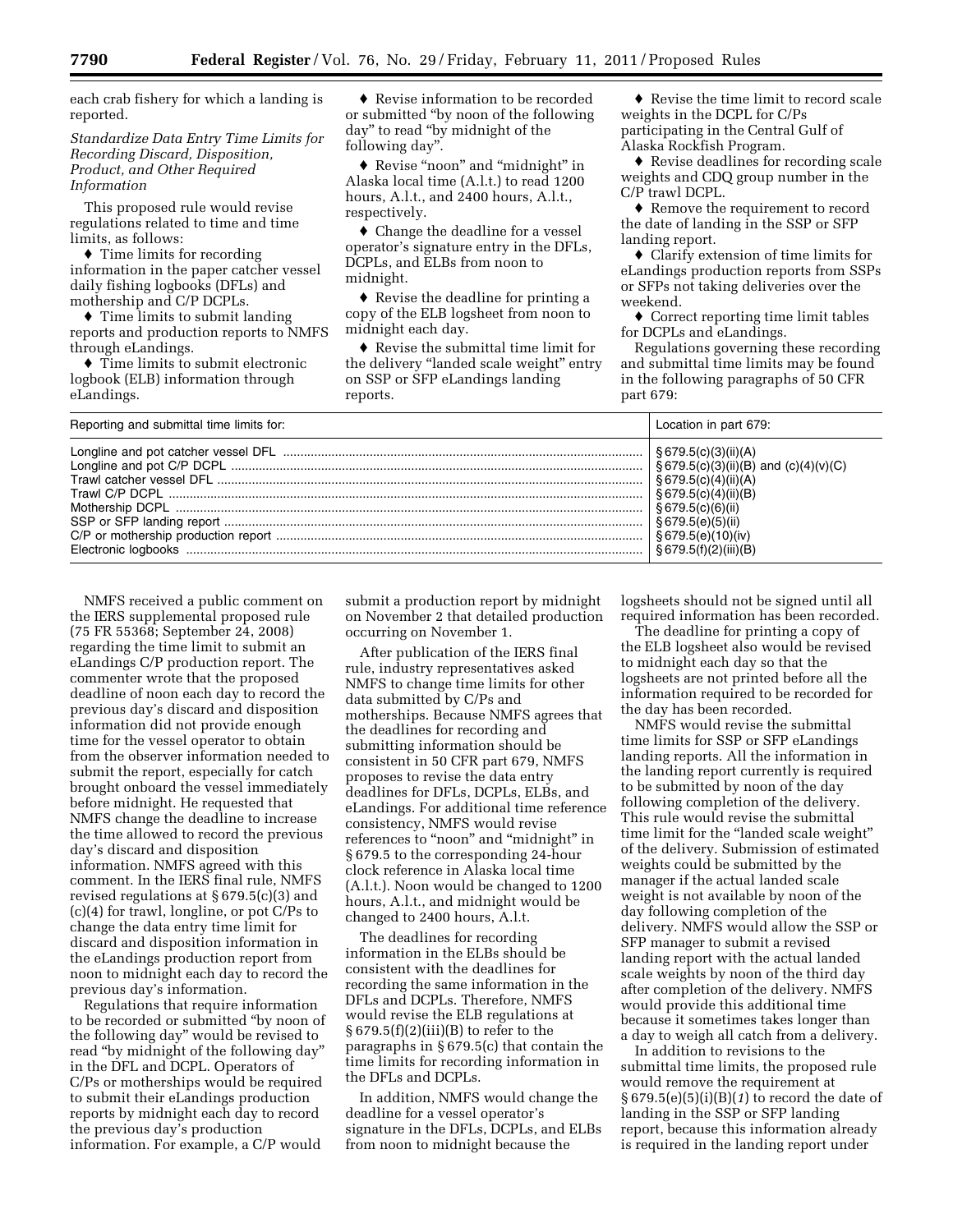§ 679.5(e)(5)(i)(A)(*5*). The proposed rule also would remove the requirement at § 679.5(e)(5)(i)(A)(*11*) to submit the "total estimated hail weight" on the landing report. The "hail weight" is an estimate of the total weight of the entire catch in a delivery without regard to species. The landing report requires the submission of either estimated or landed scale weight for each species. An estimate of the total weight of all catch in the delivery is not needed on the landing report and is not currently included in the eLandings data entry screens for the landing report, so the requirement would be removed from § 679.5.

NMFS would revise the time limits for recording information about the scale weight of a haul and the Community Development Quota (CDQ) group number in the C/P trawl and mothership DCPLs in response to a comment received on the proposed rule for Amendment 91 to the Fishery Management Plan (75 FR 14016; March 23, 2010). Five of the six CDQ groups and the At-Sea Processors Association commented that current regulations require operators of trawl C/Ps to record the scale weight for the haul and the CDQ group number within 2 hours after completion of gear retrieval. However, they noted that it is unlikely that all the catch from a haul will be weighed within 2 hours of gear retrieval. Catch is often held in tanks for several hours after the gear is retrieved before weighing and processing. In addition, vessel operators and CDQ group representatives need haul weight and catch composition before deciding whether to assign the haul to the CDQ group or to the non-CDQ fisheries. They recommended that the time limit for recording scale weight and CDQ group number should be changed to within 2 hours after the completion of weighing of the catch from the haul. That period would provide adequate time for the crew to safely move the fish across the scale and reduce pressure on the observer, who must simultaneously monitor the haul and complete other sampling duties. NMFS agrees with this recommendation because the time for completion of weighing of the catch from each haul is available from two sources. The observer records the time of completion of catch weighing of each haul. In addition, the daily printout from the at-sea scales shows date and time.

BSAI Amendment 91 was published August 30, 2010 (75 FR 53026). That final rule applied to participants in the pollock (*Theragra chalcogramma*) fishery in the Bering Sea subarea of the BSAI. NMFS changed the time limit in

the Amendment 91 final rule for operators of catcher/processors, catcher vessels delivering to motherships, and motherships to record the CDQ group number in the paper or electronic logbooks to within 2 hours after completion of weighing on the scale all catch in the haul.

This current rule proposes to revise and standardize reporting time limits for recording scale weights of each haul and other required information; these requirements affect more vessels than those regulated under Amendment 91. This rule proposes to revise the time limit for recording scale weight and CDQ group number to within 2 hours after the completion of weighing of the catch from the haul.

In addition, NMFS would revise the time limit to record scale weights in the DCPL within 24 hours after completion of gear retrieval for C/Ps participating in the Central Gulf of Alaska Rockfish Program. That time limit was implemented in the IERS final rule to provide sufficient time for the vessel operator to weigh all the catch in a haul before recording the weight in the DCPL. However, NMFS believes that requiring recording of scale weights within 2 hours after the completion of weighing all catch in the haul would provide sufficient recording time for all C/Ps, including those participating in the Rockfish Program.

The submittal time limits for eLandings production reports that allow SSPs or SFPs not taking deliveries over a weekend to submit production reports by noon the following Monday would be clarified to state that this allowance applies to submitting production reports from Saturday or Sunday only.

The reporting time limit tables for C/P and mothership DCPLs and eLandings in §§ 679.5(c)(3)(ii)(B), 679.5(c)(4)(ii)(B), and 679.5(c)(6)(ii) would be revised to remove the ''X'' in the column titled ''Submit via eLandings'' for information that is not required to be submitted via eLandings. This includes the "X" in the rows of the tables associated with information required to be submitted within 2 hours, "all other required information," and signatures on the logsheets.

#### *Miscellaneous Proposed Revisions*

NMFS proposes several revisions and edits to the regulations at 50 CFR part 679 that would correct miscellaneous errors, standardize text, reorganize eLandings text, remove outdated text, and correct cross references. Most of these proposed measures are technical in nature.

## *Standardize Certain Terms To Report Groundfish Catch in Logbooks and eLandings*

Recording data in a vessel logbook is procedurally different from submitting data through eLandings. This rule would standardize certain terms used to describe data entry of groundfish catch in vessel logbooks and eLandings to make the regulations easier for the public to understand. Motherships and C/Ps are required to use a combination of DCPL and eLandings to record fisheries information. SSPs and SFPs are required to use eLandings to record fisheries information. In regulatory text, NMFS would use the word "record" or "recording" when referring to entering data in a DFL or DCPL, because data are written or entered into the logbook by hand. NMFS would use the term "submit" for entering information into eLandings, because eLandings records and transmits the data to NMFS. For the combined activity of recording in the DCPL and submitting data through eLandings, NMFS would use the term "reporting." Revisions to these terms would be made in numerous locations in §§ 679.5(c) and 679.5(e).

This rule would standardize the use of the terms "landings" and "landing" in numerous locations in § 679.5 because these two terms are inconsistently used in current regulations. This rule would revise regulatory text to use the correct form of the term. When used as a noun, the term "landings" would be used. When used as an adjective, the term "landing" would be used.

#### *Crew and Observer Information*

To resolve an inadvertent omission in the eLandings regulations, proposed paragraph 679.5(e)(8)(iii)(D) would be added. NMFS would require that the RCR record the number of crew aboard a vessel and observer information on the crab landings report. This information was not included in the IERS final rule, but these are not new data elements. This information is currently required in the DCPLs and on the eLandings data entry screen.

## *Revise IFQ Manual Landing Report Heading*

This rule would revise the heading for § 679.5(e)(1)(iii) from ''Reporting of IFQ crab, IFQ halibut, and IFQ sablefish'' to ''IFQ manual landing report'' because it would improve the description of that section.

#### *eLandings Processor Registration*

This proposed rule would revise § 679.5(e)(2)(ii) regarding the eLandings User Agreement Form. This rule would remove detailed NMFS mail, fax, and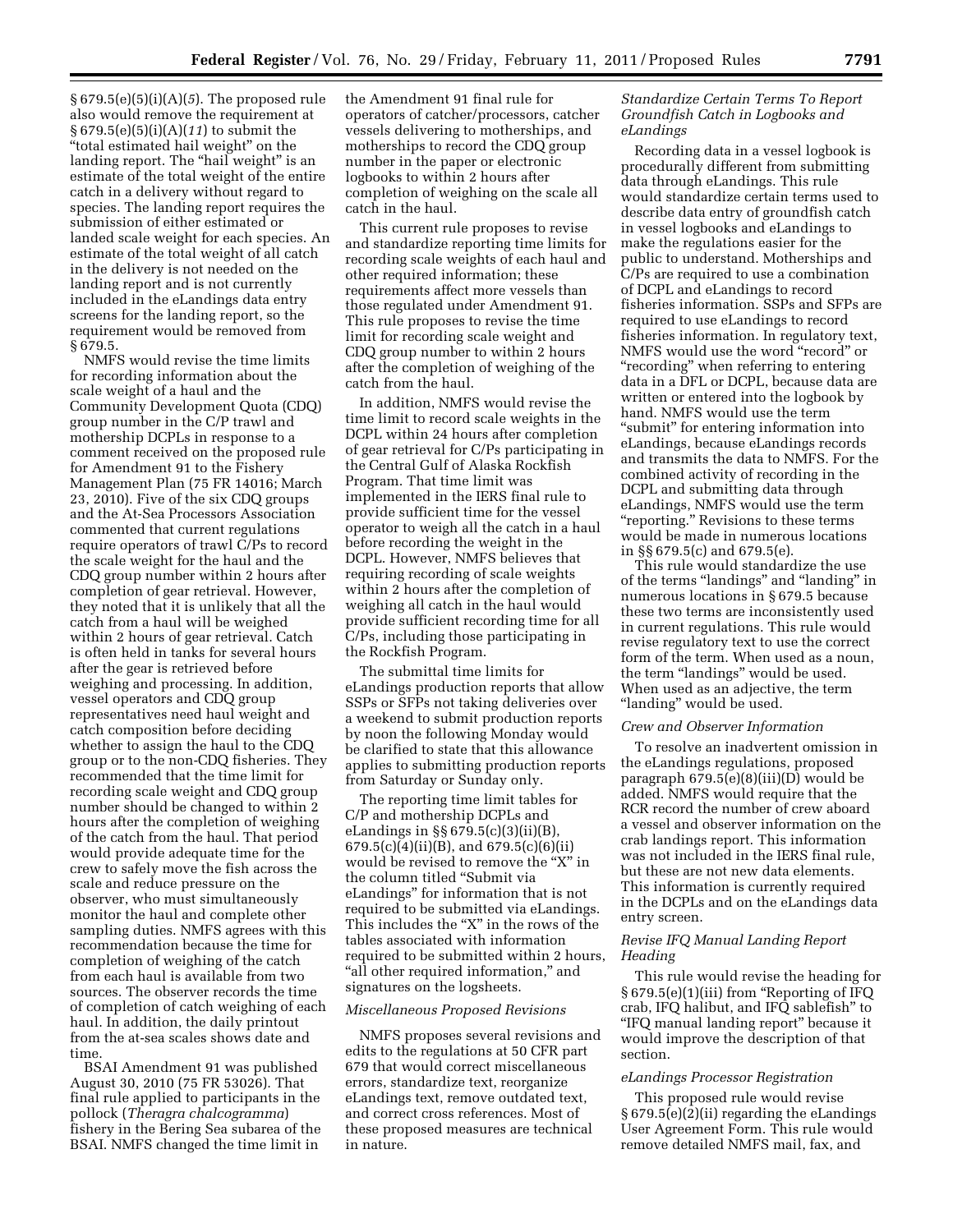delivery addresses and replace them with one paragraph stating that the form must be submitted in accordance with instructions on the form.

## *Text Clarification Registered Buyer Landing Report*

Paragraph  $679.5(e)(7)(iii)(C)$  for a Registered Buyer landing report would be revised to simplify the text by removing "a completed IFQ landing report'' and replacing it with ''an IFQ landing report" and by removing "as described in this paragraph (e)(7)'' and replacing it with ''containing the information described in this paragraph  $(e)(7)$ ."

## *Printing and Inspection of Landing Reports, Landing Receipts, and Production Reports*

Paragraphs 679.5(e)(11) and (12) would be revised so that both paragraphs refer to the documents using the document names used elsewhere in § 679.5 and in the same order in both paragraphs. These paragraphs describe the printing, retention, and inspection of landing reports, landing receipts, and production reports. The documents, which must be printed, are the same documents that must be retained and made available for inspection. Revising the regulations to use consistent terms in the same order would enhance compliance with the requirements by making them easier to understand.

#### *Scale Inspection Locations*

This proposed rule would reinstate regulations about the location where scale inspections would occur under  $§ 679.28(b)(2)(v)$ . This paragraph would state that scales inspections by inspectors paid by NMFS will be conducted on vessels tied up at docks in Kodiak, Alaska; Dutch Harbor, Alaska; and in the Puget Sound area of Washington State. This paragraph was inadvertently removed from § 679.28 in the IERS final rule.

#### *Changes to Tables*

This rule would modify several regulatory tables. These modifications do not change the regulatory requirements or impose costs on entities.

Table 1a to part 679 describes delivery condition and product codes. This action would add a footnote to define "delivery condition." "Delivery condition'' would be defined as the condition of the fish or shellfish at the point it is weighed and recorded on the ADF&G fish ticket.

Table 1b to part 679 describes discard and disposition codes. This rule would revise Table 1b by adding a footnote to

define "disposition code." Disposition would be the intended use or disposal of the fish or shellfish. This action would revise or add

several species codes.

Tables 2a and 2d to part 679 currently describe species codes for FMP species and species codes for non-FMP species, respectively. Bering flounder, *Hippoglossoides robustus,* (species code 116) would be moved from Table 2d to Table 2a to part 679 because this species is managed under a Fishery Management Plan as part of the ''other flatfish'' group and therefore qualifies as an ''FMP groundfish.''

This action would provide separate species codes for Arrowtooth flounder, *Atheresthes stomias,* and for Kamchatka founder, *Atheresthes evermanni.*  Arrowtooth flounder/Kamchatka flounder have been combined under the species code 121, because they are very similar in appearance, difficult to identify to species, and few Kamchatka flounder have been harvested until recent years. Separate species codes are necessary to allow proper reporting of the catch of these two species. As increasing amounts of Kamchatka flounder are harvested, observers and industry members are increasing efforts to identify and report the separate species. Arrowtooth flounder and Kamchatka flounder have been combined in Table 2a to part 679 under the species code 121. This action would add a new species code, 117, for Kamchatka flounder to Table 2a to part 679 and would revise the definition of species code 121 in this table to mean only Arrowtooth flounder.

Table 3 to part 679 describes product recovery rates (PRRs) for groundfish species and conversion rates for Pacific halibut. Standard (or average) PRRs are used to calculate round weight equivalents for each groundfish species and product combination from a given product. The proposed rule would make these minor revisions to Table 3 to part 679:

• Remove obsolete product codes, 2 and 42.

• Replace species codes for skates and sharks with dashes  $(- - -)$ , because there are several individual species codes for these species and these PRRs apply to all of them.

Table 10 to part 679 describes Gulf of Alaska (GOA) retainable percentages. This action would make minor revisions to two footnotes. In Footnote 4, this rule would correct the spelling for the Latin term for Northern rockfish to read *S. polyspinis.* In Footnote 6, this rule would remove text that duplicates requirements described at § 679.20(j). Duplicative text within regulations can

promote confusion if differences occur, and a table is not a suitable location for regulatory requirements. In Footnote 10, which lists aggregated forage species, the entry for Pacific herring (family Clupeidae) would be removed as it was incorrectly placed there. Pacific herring is not a forage fish.

Table 21 to part 679 describes the eligible GOA communities, the halibut IFQ regulatory use areas, and the community governing body that recommends the community quota entity. This rule would correct the spelling for the name of one of the communities listed in Table 21. The spelling of Port Lyons would be corrected to read Port Lions, for both the eligible community and the governing body.

#### *Classification*

Pursuant to section 305(d) of the Magnuson-Stevens Act, the NMFS Assistant Administrator has determined that this proposed rule is consistent with the provisions of the Magnuson-Stevens Act and other applicable law, subject to further consideration after public comment.

The Chief Counsel for Regulation of the Department of Commerce certified to the Chief Counsel for Advocacy of the Small Business Administration that this proposed rule, if adopted, would not have a significant economic impact on a substantial number of small entities.

#### **Factual Basis for Certification**

### *Estimate of Economic Impact on Small Entities by Entity Size and Industry*

NMFS does not expect this action to have a significant economic impact on a substantial number of small entities. None of the six components of this action are expected to impose more than *de minimus* costs on directly regulated entities of any size. The RIR prepared for this action provides detailed analyses of each component. Details of each of the components are presented in the preamble. In summary:

Component 1 revises regulations to standardize language between logbooks and the eLandings system. While this component should make regulations easier for the public to use, it does not add to or subtract from the regulations applying to regulated entities, and creates no costs for them.

Component 2 standardizes data entry time limits for recording information in the DFL, the DCPL, eLandings, and electronic logbooks. Standardizing data entry and submission time limits would not impose any additional costs on industry and may reduce costs by reducing the number of different daily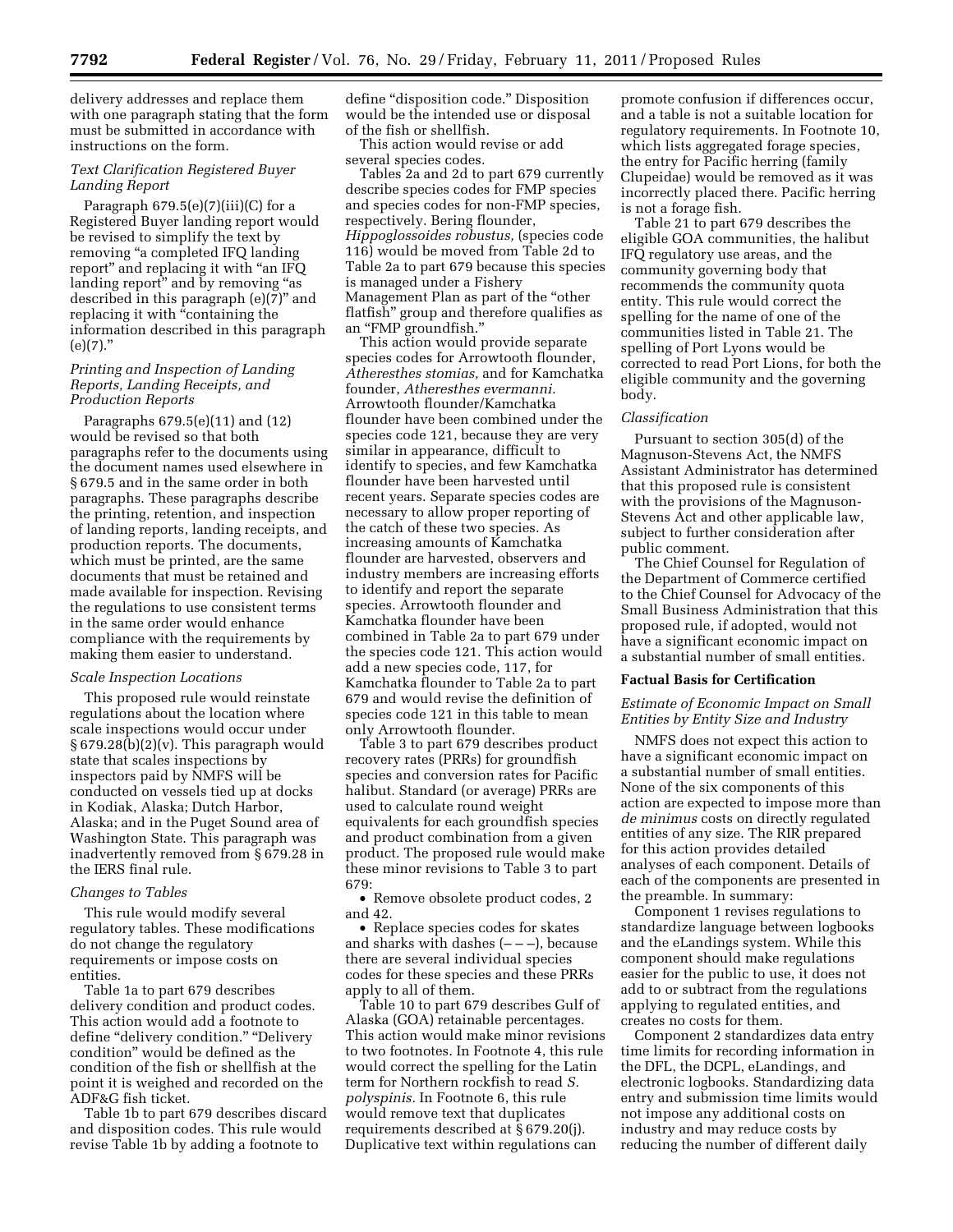deadlines that apply to entry of data into the logbooks.

Component 3 standardizes the use of the terms "landings" and "landing." This action makes regulations easier to understand, does not restrict the behavior of the public, and imposes no costs on the public.

Component 4 requires the RCR to record in eLandings the region in which the SFP is located at the time of crab delivery. This information would assist NMFS in monitoring regional delivery requirements incorporated into the CR Program to protect rural areas. The costs of complying with this regulation would be *de minimus.* 

Component 5 revises regulations to correct minor problems. These changes would clarify the text of the regulations, reinstate regulations that were incorrectly removed, and ensure the regulations accurately describe eLandings procedures. NMFS now requires processors to use eLandings instead of DCPLs to enter much of the required data. In one instance, eLandings regulations would be modified to add information on crew and observers that has long been required in the DCPL regulations, was included in the eLandings software, but was inadvertently omitted from the eLandings regulations. Crew information is required in the longline or pot gear DCPL at  $\S 679.5(c)(3)(v)(F)$ , and observer information is required at  $§ 679.5(c)(3)(v)(I)$ . Crew information is required in the trawl gear DCPL at § 679.5(c)(4)(v)(G), and observer information is required at  $679.5(c)(4)(v)(J)$ . Crew information is required in the mothership DCPL at  $§ 679.5(c)(6)(v)(E)$ , and observer information is required at  $679.5(c)(6)(v)(I)$ . Because the crew and observer information is already required in the DCPLs, requiring data entry of the same information into eLandings instead of the DCPLs would not require increased burden to provide the information. This component imposes no increased cost for entities, and may in fact reduce the burden.

Component 6 modifies regulatory tables to clarify them. These changes do not add to or subtract from the regulatory requirements imposed on entities; nor do they impose costs on entities.

### *Description and Estimate of the Number of Small Entities To Which the Rule Applies*

This action directly regulates entities that are required to use the eLandings system for reporting landings. These entities are diverse, and include groundfish C/Ps, groundfish

motherships, groundfish SFPs, groundfish SSPs, CDQ groups, CR Program RCRs, CR Program C/Ps, and halibut and sablefish IFQ Program Registered Buyers. In 2009, there were 205 registered eLandings users.

NMFS estimates that this action may directly regulate the following numbers of potential small entity eLandings users:

• *Groundfish C/Ps.* In 2008, 86 vessels were registered as groundfish C/Ps. Only 11 of these had gross revenues less than or equal to \$4 million. An examination of these indicated that five had affiliations that would make them large entities. Thus, there were perhaps six small C/Ps. This number may actually be smaller if there are relevant affiliations between these and other firms of which NMFS is unaware.

• *Groundfish motherships.* In recent years, there have been three active groundfish motherships. These are considered to be large entities, due to their affiliations with American Fisheries Act cooperatives.

• *Groundfish SFPs:* In 2008, nine firms apparently operated permitted SFPs. Based on a staff review of the firms registered as primary owners, NMFS estimates that five of these may have been small entities. This number may actually be smaller, if there are relevant affiliations between these and other firms of which NMFS is unaware.

• *Groundfish SSPs:* In 2008, an estimated 80 separate firms held Federal processor permits allowing them to process groundfish. Based on NMFS' review of a list of the permitted processors, 72 of these are estimated to be small entities. The number of small entities may actually be smaller, if there are relevant affiliations between these and other firms of which NMFS is unaware.

• *CDQ groups:* There are six CDQ groups. These are non-profit organizations and are considered small entities for the purpose of a regulatory flexibility analysis.

• *CR Program RCRs:* NMFS Alaska Region Restricted Access Management (RAM) records show 20 separate firms with RCR permits for the 2008–2009 season. Based on NMFS' examination of the list, NMFS estimates that 13 of these are small entities. The number of small entities may actually be smaller if there are relevant affiliations between these and other firms of which NMFS is unaware.

• *CR Program C/Ps:* NMFS has identified five crab C/Ps in 2009. NMFS cannot report the numbers of large and small C/Ps, because of confidentiality regulations (50 CFR 600.405).

• *Halibut and sablefish IFQ Program:*  Registered Buyers must report electronically, but they may use eLandings or another, older NMFS electronic reporting system to report halibut and sablefish IFQ data. In 2009, NMFS identified 462 distinct Registered Buyers. Most of these 462 Registered Buyers are small entities. In 2010, NMFS identified 157 distinct Registered Buyers registered to use eLandings.

Given the criteria governing the use of the word ''substantial,'' these estimates of small entity numbers indicate that this action could directly regulate substantial numbers of small entities.

## *Criteria Used To Evaluate Whether the Rule Would Impose Significant Economic Impacts*

Pursuant to NMFS' guidelines, the two criteria recommended by the Regulatory Flexibility Act to determine the significant economic impact of the action are disproportionality and profitability. The proposed action would not place a substantial number of small entities at a disadvantage relative to large entities. NMFS expects any costs to be *de minimus.* This action would create opportunities for some small entities to reduce their costs slightly and, thus, perhaps slightly increase their profitability. The benefit is probably proportionally greater for small entities than for large ones, but still small overall.

## *Criteria Used To Evaluate Whether the Rule Would Impose Impacts on a Substantial Number of Small Entities*

NMFS' guidelines for economic review of regulatory actions explain that the term "substantial number" has no specific statutory definition and the criterion does not lend itself to objective standards applicable across all regulatory actions. Rather, "substantial number'' depends upon the context of the action, the problem to be addressed, and the structure of the regulated industry. The Small Business Administration defines ''substantial'' within the context of "more than just a few'' or *de minimus* criteria.

#### *Description of and Basis for Assumptions Used*

The estimates of the numbers of small entities that may be affected were derived from several sources. Gross revenue estimates for individual C/Ps were provided by the Alaska Fisheries Science Center. Lists of SFPs, SSPs, CDQ groups, CR Program RCRs, and IFQ Registered Buyers were obtained from lists maintained by the NMFS Alaska Region's RAM Program. The list of CR Program C/Ps was obtained from the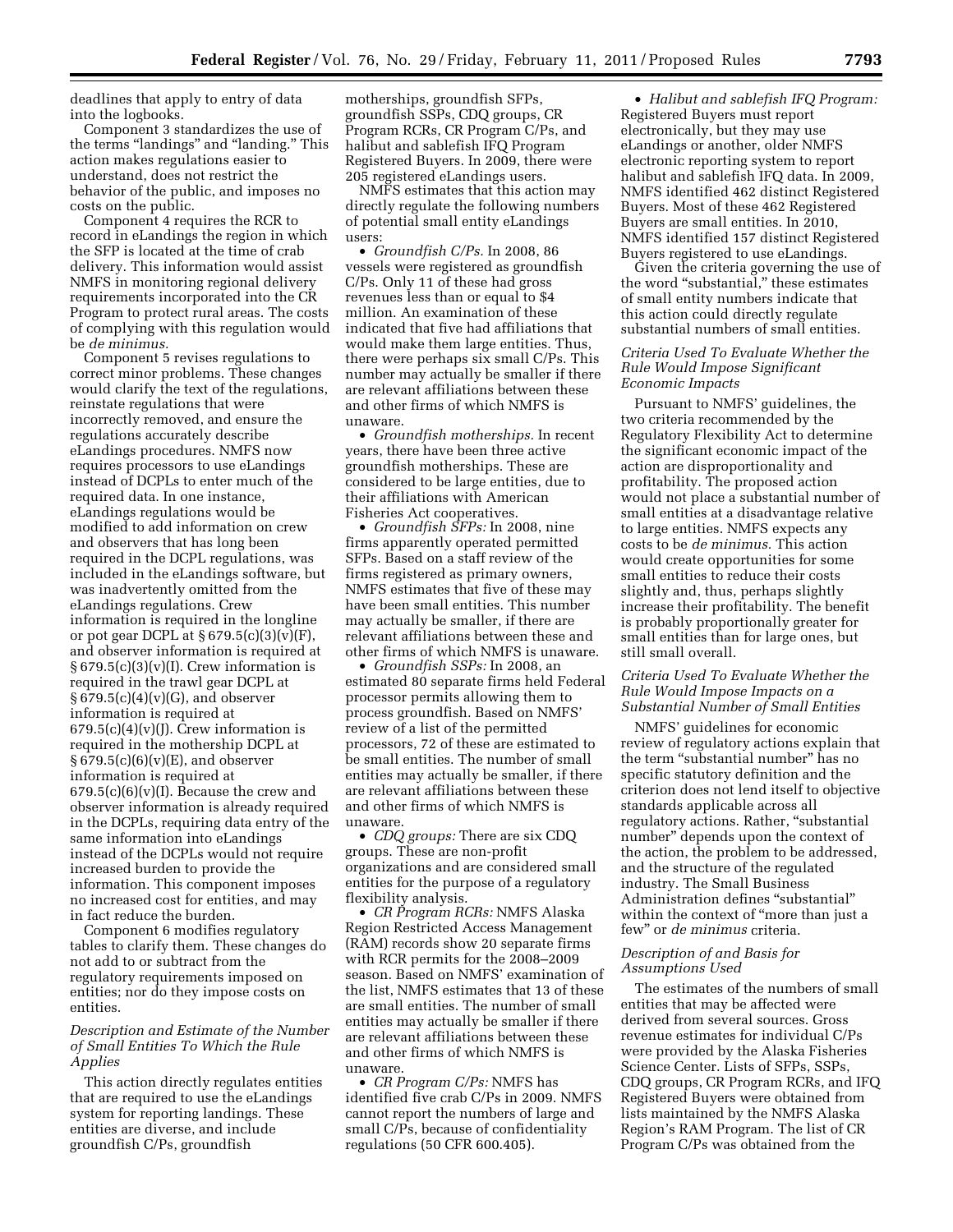Alaska Region's catch accounting system. Almost all data reflect 2008 conditions as reported by NMFS sources in October 2009. Identification of large entities—when gross revenues were unavailable or when determination was based on other standards—was based on NMFS Alaska Region staff knowledge of the relevant firms.

The economic analysis contained in the RIR further describes the potential economic impacts of this action. Based upon that analysis, NMFS finds that the proposed action would not have a significant economic impact on the small entities participating in these fisheries. As a result, an initial regulatory flexibility analysis is not required, and none has been prepared.

All the items included in this action would create no new costs for NMFS, because the costs of eLandings implementation have already been incurred. In fact, in addition to having more options, the industry may have fewer costs due to increased efficiency. Administrative costs for NMFS would also be reduced by streamlining the administrative process, with no appreciable loss of necessary data or management capabilities.

This proposed rule has been determined to be not significant for purposes of Executive Order 12866.

### **Collection-of-Information Requirements**

This rule contains collection-ofinformation requirements subject to the Paperwork Reduction Act (PRA) and which have been approved by the Office of Management and Budget (OMB). Public reporting burden estimates per response for these requirements are listed by OMB control number.

#### *OMB Control Number 0648–0213*

Public reporting burden is estimated to average per response: 18 minutes for catcher vessel trawl gear DFL; 28 minutes for catcher vessel longline or pot gear DFL; 31 minutes for mothership

DCPL; 41 minutes for catcher/processor longline or pot gear DCPL; and 30 minutes for catcher/processor trawl gear DCPL or ELB.

## *OMB Control Number 0648–0515*

Public reporting burden is estimated to average per response: 15 minutes for eLandings application processor registration; 35 minutes for eLandings landing report; and 20 minutes for catcher/processor or mothership eLandings production report.

#### *OMB Control Number 0648–0330*

Public reporting burden is estimated to average per response: 6 minutes for inspection request for an at-sea scale.

Public reporting estimates include the time for reviewing instructions, searching existing data sources, gathering and maintaining the data needed, and completing and reviewing the collection-of-information.

Send comments on these or any other aspects of the collection-of-information to NMFS Alaska Region at the **ADDRESSES** above, and e-mail to *OIRA*\_*[Submission@omb.eop.gov,](mailto:OIRA_Submission@omb.eop.gov)* or fax to 202–395–7285.

Notwithstanding any other provision of the law, no person is required to respond to, nor shall any person be subject to a penalty for failure to comply with, a collection-of-information subject to the requirements of the PRA, unless that collection-of-information displays a currently valid OMB Control Number.

## **List of Subjects in 50 CFR Part 679**

Alaska, Fisheries, Recordkeeping and reporting requirements.

Dated: February 4, 2011.

#### **Samuel D. Rauch III,**

*Deputy Assistant Administrator for Regulatory Programs, National Marine Fisheries Service.* 

For the reasons set out in the preamble, 50 CFR part 679 is proposed to be amended as follows:

## **PART 679—FISHERIES OF THE EXCLUSIVE ECONOMIC ZONE OFF ALASKA**

1. The authority citation for part 679 continues to read as follows:

**Authority:** 16 U.S.C. 773 *et seq.;* 1801 *et seq.;* 3631 *et seq.;* Pub. L. 108–447.

#### 2. In § 679.5,

A. Remove paragraphs (c)(3)(i)(C)(*2*) and (e)(5)(i)(A)(11);

B. Redesignate paragraph (c)(3)(i)(C)(*1*) as (c)(3)(i)(C), paragraphs (c)(4)(ii)(B)(*2*) through (*6*) as paragraphs (c)(4)(ii)(B)(*3*) through (*7*); and paragraph (e)(5)(i)(A)(*12*) as (e)(5)(i)(A)(*11*);

C. Revise paragraphs (c)(3)(ii)(A) table heading, (c)(3)(ii)(A)(*2*), (c)(3)(ii)(B) introductory text, (c)(3)(ii)(B) table heading, (c)(3)(ii)(B)(*1*), (*2*), (*3*), (*4*), and (*5*), (c)(4)(ii) heading, (c)(4)(ii)(A) table heading, (c)(4)(ii)(A)(*2*), (c)(4)(ii)(B) introductory text, (c)(4)(ii)(B) table heading, (c)(4)(ii)(B)(*1*), newly redesignated (c)(4)(ii)(B)(*3*) through (*6*), (c)(6)(ii) heading, (c)(6)(ii) introductory text,  $(c)(6)(ii)$  table heading,  $(c)(6)(ii)(A)$ , (B), (C), (D), and (E), (e)(2)(ii), (e)(4),  $(e)(5)(i)(B)$ ,  $(e)(5)(ii)$ ,  $(e)(6)(ii)$ ,  $(e)(7)(iii)(C), (e)(8)(iii)(B), (e)(9)(ii),$  $(e)(10)(iv), (e)(11)(i), (e)(12),$ (f)(2)(iii)(B)(*1*), and (f)(3)(i)(C); and

D. Add paragraphs (c)(4)(ii)(B)(*2*) and  $(e)(8)(iii)(D).$ 

The additions and revisions read as follows:

|        | §679.5 Recordkeeping and reporting |
|--------|------------------------------------|
| (R&R). |                                    |

| $\star$ | $^\star$       | ÷ | ÷ |  |
|---------|----------------|---|---|--|
|         | $(c) * * * *$  |   |   |  |
|         | $(3) * * * *$  |   |   |  |
|         | $(ii) * * * *$ |   |   |  |
|         | $(A) * * * *$  |   |   |  |

## REPORTING TIME LIMITS, CATCHER VESSEL LONGLINE OR POT GEAR

| Required information |  |  |                                                                                                      | Time limit for recording |  |
|----------------------|--|--|------------------------------------------------------------------------------------------------------|--------------------------|--|
|                      |  |  | By 2400 hours, A.I.t., each day to record the previous day's discard<br>and disposition information. |                          |  |
|                      |  |  |                                                                                                      |                          |  |

(B) *Catcher/processor.* The operator of a catcher/processor using longline or

pot gear must record in the DCPL or submit via eLandings the information

from the following table for each set within the specified time limit: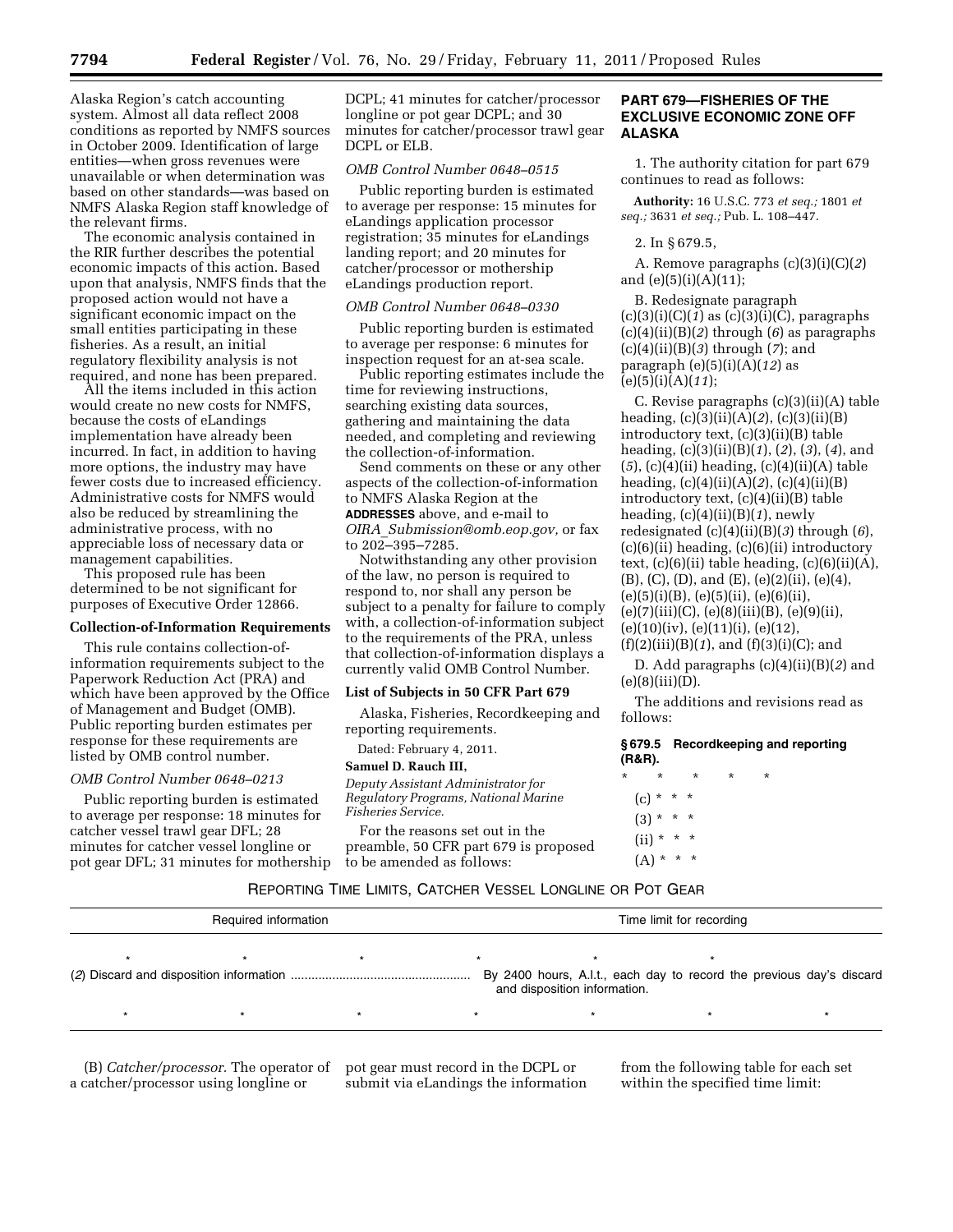## REPORTING TIME LIMITS, CATCHER/PROCESSOR LONGLINE OR POT GEAR

|                          | Required information                                                                                                                                                                                                                                                                                                                                                                      |         | Record in<br><b>DCPL</b> | Submit via<br>eLandings |             | Time limit for reporting                           |                                                           |
|--------------------------|-------------------------------------------------------------------------------------------------------------------------------------------------------------------------------------------------------------------------------------------------------------------------------------------------------------------------------------------------------------------------------------------|---------|--------------------------|-------------------------|-------------|----------------------------------------------------|-----------------------------------------------------------|
|                          | (1) Set number, time and date gear set, time and date<br>gear hauled, beginning and end positions, CDQ group<br>number, halibut CDQ permit number, halibut IFQ per-<br>mit number, sablefish IFQ permit number, crab IFQ<br>permit number, FFP number and/or Federal crab ves-<br>sel permit number (if applicable), number of pots set,<br>and estimated total hail weight for each set. |         | X                        |                         |             | Within 2 hours after completion of gear retrieval. |                                                           |
|                          |                                                                                                                                                                                                                                                                                                                                                                                           |         |                          | x                       |             | day's discard and disposition information.         | By 2400 hours, A.I.t., each day to record the previous    |
|                          |                                                                                                                                                                                                                                                                                                                                                                                           |         |                          | X                       |             | day's production information.                      | By 2400 hours, A.I.t., each day to record the previous    |
|                          |                                                                                                                                                                                                                                                                                                                                                                                           |         | х                        |                         | production. |                                                    | By 2400 hours, A.I.t., of the day following completion of |
|                          |                                                                                                                                                                                                                                                                                                                                                                                           |         | X                        |                         |             | ing date of the weekly reporting period.           | By 2400 hours, A.I.t., of the day following the week-end- |
| $\star$                  |                                                                                                                                                                                                                                                                                                                                                                                           | $\star$ | $\star$                  |                         |             |                                                    | $\star$                                                   |
| $\star$<br>$(4) * * * *$ | $\star$                                                                                                                                                                                                                                                                                                                                                                                   | (A)     | * * *                    |                         |             |                                                    |                                                           |

(ii) *Reporting time limits.* 

# REPORTING TIME LIMITS, CATCHER VESSEL TRAWL GEAR

| Required information |  |  | Time limit for recording                                                                             |  |  |  |
|----------------------|--|--|------------------------------------------------------------------------------------------------------|--|--|--|
|                      |  |  | By 2400 hours, A.I.t., each day to record the previous day's discard<br>and disposition information. |  |  |  |
|                      |  |  |                                                                                                      |  |  |  |

a catcher/processor using trawl gear

(B) *Catcher/processor.* The operator of must record in the DCPL or submit via eLandings the information in the

following table for each haul within the specified time limit:

# REPORTING TIME LIMITS, CATCHER/PROCESSOR TRAWL GEAR

|                                      | Required information                                                                                                                                                                                                                                                   | Record in<br><b>DCPL</b> | Submit via<br>eLandings |                                                    | Time limit for reporting                             |                                                           |
|--------------------------------------|------------------------------------------------------------------------------------------------------------------------------------------------------------------------------------------------------------------------------------------------------------------------|--------------------------|-------------------------|----------------------------------------------------|------------------------------------------------------|-----------------------------------------------------------|
|                                      | (1) Management program, except CDQ Program, haul<br>number, time and date gear set, time and date gear<br>hauled, begin and end positions of gear, and, if not re-<br>quired to weigh catch on a scale approved by NMFS.<br>total estimated hail weight for each haul. | X                        |                         | Within 2 hours after completion of gear retrieval. |                                                      |                                                           |
| weight of total catch for each haul. | (2) CDQ group number (if applicable) and, if required to<br>weigh catch on a scale approved by NMFS, the scale                                                                                                                                                         |                          | <b>X</b>                | the haul.                                          |                                                      | Within 2 hours after completion of weighing all catch in  |
|                                      |                                                                                                                                                                                                                                                                        |                          | х                       |                                                    | day's discard and disposition information.           | By 2400 hours, A.I.t., each day to record the previous    |
|                                      |                                                                                                                                                                                                                                                                        |                          | x                       | day's production information.                      |                                                      | By 2400 hours, A.I.t., each day to record the previous    |
|                                      |                                                                                                                                                                                                                                                                        | X                        |                         |                                                    | production to record all other required information. | By 2400 hours, A.I.t., of the day following completion of |
|                                      |                                                                                                                                                                                                                                                                        | x                        |                         |                                                    | ing date of the weekly reporting period.             | By 2400 hours, A.I.t., of the day following the week-end- |
|                                      |                                                                                                                                                                                                                                                                        |                          |                         |                                                    |                                                      |                                                           |

(6) \* \* \*

\* \* \* \* \*

(ii) *Reporting time limits.* The operator of a mothership must record in the DCPL or submit via eLandings the

information in the following table for each groundfish delivery within the specified time limit: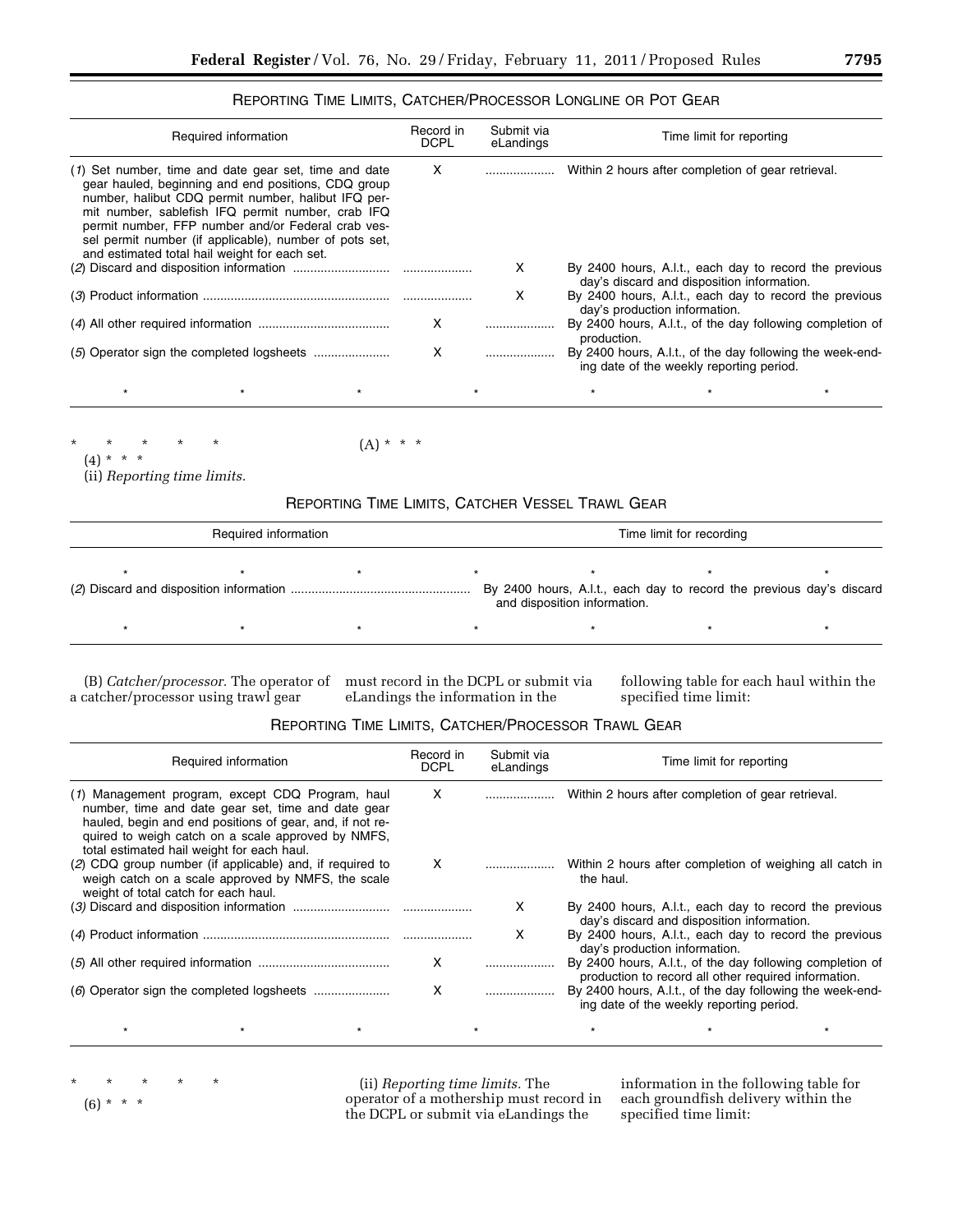## REPORTING TIME LIMITS, MOTHERSHIP

| Required information                                                | Record in<br><b>DCPL</b> | Submit via<br>eLandings | Time limit for reporting                                                                              |  |
|---------------------------------------------------------------------|--------------------------|-------------------------|-------------------------------------------------------------------------------------------------------|--|
| (A) All catcher vessel or buying station delivery informa-<br>tion. | X                        |                         | Within 2 hours after completion of receipt of each<br>groundfish delivery.                            |  |
|                                                                     |                          | x                       | By 2400 hours, A.I.t., each day to record the previous<br>day's production information.               |  |
|                                                                     |                          | х                       | By 2400 hours, A.I.t., each day to record the previous<br>day's discard/disposition.                  |  |
|                                                                     | $\mathsf{x}$             |                         | By 2400 hours, A.I.t., of the day following completion of<br>production.                              |  |
|                                                                     |                          |                         | By 2400 hours, A.I.t., of the day following the week-end-<br>ing date of the weekly reporting period. |  |
|                                                                     |                          |                         |                                                                                                       |  |

\* \* \* \* \*

- \* \* \* \* \*  $(e)$
- $(2) *$

(ii) Upon registration acceptance, the User must print, sign, and mail the User Agreement Form to NMFS at the address or fax number shown on the form. Confirmation will be e-mailed to indicate that the User is registered, authorized to use eLandings, and that the UserID and User's account are enabled.

\* \* \* \* \* (4) *Information entered automatically for eLandings landing report.* eLandings autofills the following fields from processor registration records (*see*  paragraph (e)(2) of this section): UserID, processor company name, business telephone number, e-mail address, port of landing, operation type (for C/Ps, motherships, or SFPs), ADF&G processor code, and Federal permit number. The User must review the autofilled cells to ensure that they are accurate for the landing that is taking place. eLandings assigns a unique landing report number and an ADF&G electronic fish ticket number upon completion of data entry.

- \* \* \* \* \*  $(5) * * * *$
- (i) \* \* \*

(B) *Landed scale weight.* The User for a SSP or SFP must record landed scale

weight (to the nearest pound) for all retained species from groundfish deliveries by species code and delivery condition code. Obtain actual weights for each groundfish species received and retained by:

(*1*) Sorting according to species codes and direct weighing of that species, or

(*2*) Weighing the entire delivery and then sorting and weighing the groundfish species individually to determine their weights.

\* \* \* \* \* (ii) *Submittal time limit.* The User for an SSP or SFP must submit a landing report containing the information described in paragraph (e)(5)(i) of this section for each groundfish delivery from a specific vessel by 1200 hours, A.l.t., of the day following completion of the delivery. If the landed scale weight required in paragraph (e)(5)(i)(C) of this section is not available by this deadline, the User must transmit an estimated weight for each species by 1200 hours, A.l.t., of the day following completion of the delivery, and must submit a revised landing report with the landed scale weight for each species by 1200 hours, A.l.t., of the third day following completion of the delivery. \* \* \* \* \*

 $(6) * * * *$ 

(ii) *Submittal time limit.* The User for a mothership must submit a landing report containing the information described at paragraph (e)(6)(i) of this

## CR CRAB REGIONAL DESIGNATIONS

section for each groundfish delivery from a specific vessel by 2400 hours, A.l.t., of the day following the delivery.

- $\star$   $\star$   $\star$
- $(7) * * * *$
- $(iii) * * * *$

(C) *Landing completion.* The User for the Registered Buyer must submit an IFQ landing report, containing the information described in this paragraph (e)(7), within six hours after all IFQ halibut, CDQ halibut, and IFQ sablefish are offloaded from a specific vessel and prior to shipment or transfer of said fish from the landing site.

- $\star$   $\star$
- $(8) * * * *$
- $(iii) * * * *$

(B) *Operation type and port code.*  (*1*) If an SSP, the port code is pre-filled automatically (*see* § 679.5(e)(4)).

(*2*) If a catcher/processor, the at-sea operation type is pre-filled automatically.

(*3*) If an SFP and crab delivery is received in port, the at-sea operation type is pre-filled automatically (*see*  § 679.5(e)(4)) and the User must enter the port code from Table 14a to this part.

(*4*) If an SFP and crab delivery is received at sea, the at-sea operation type is pre-filled automatically (*see*  § 679.5(e)(4)) and the User must enter the appropriate crab regional designation (*see* § 680.40(b)(2)), shown below:

|  | Landed in the Bering Sea subarea north of 56° 20' N. lat.<br>Landed in any area in Alaska, not in the North Region. |
|--|---------------------------------------------------------------------------------------------------------------------|
|  | West of 174° W. long. Only applicable for western Aleutian Islands golden king crab<br>(WAG).                       |

\* \* \* \* \*

(D) *Crew and observer information.*  (*1*) For crew size, enter the number of licensed crew aboard the vessel, including the operator.

(*2*) Number of observers aboard.

\* \* \* \* \*

 $(9) * * * *$ 

(ii) *Submittal time limits.* (A) When active pursuant to paragraph (c)(5)(ii) of this section, the User for an SSP or SFP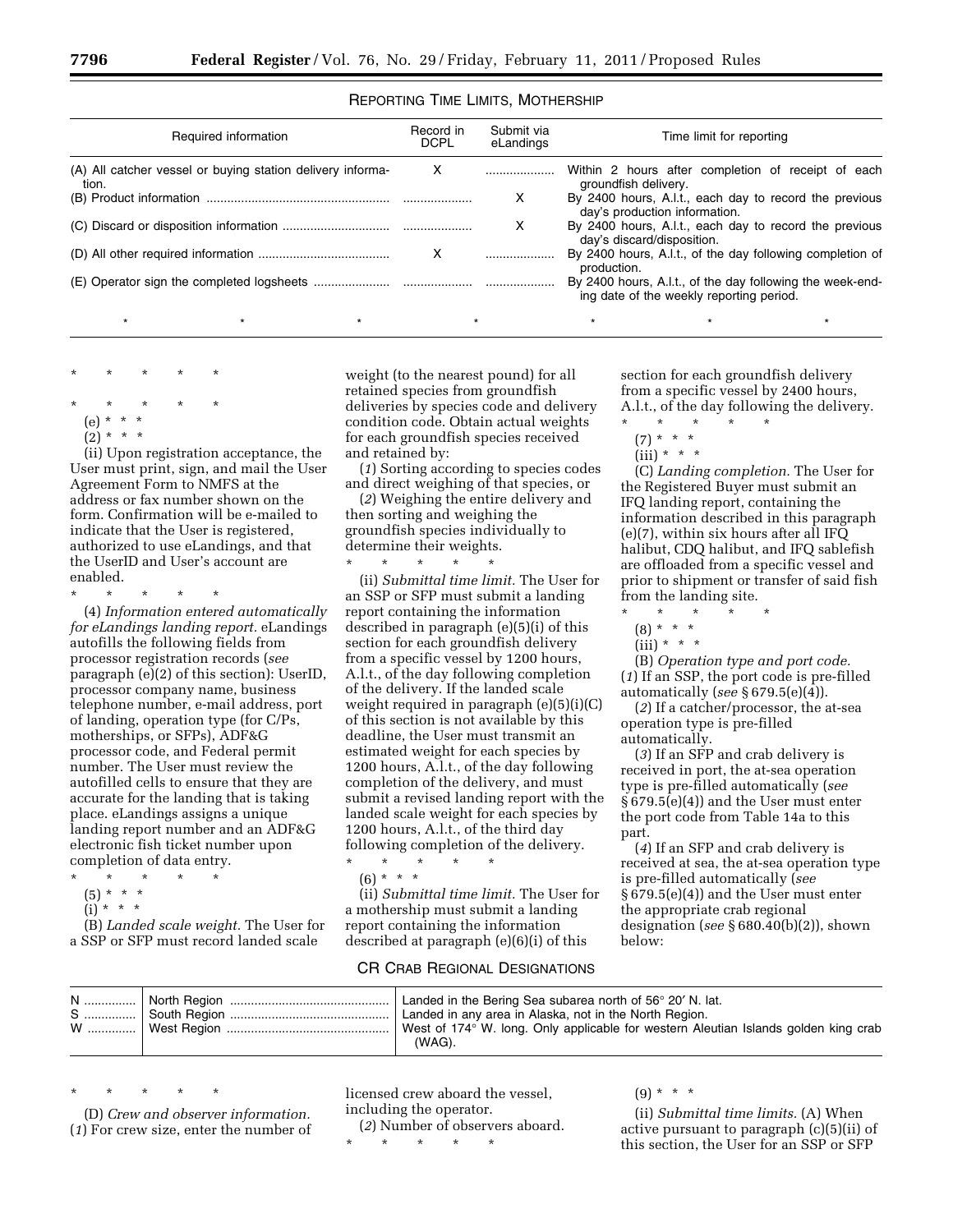must submit a production report by 1200 hours, A.l.t., each day to record the previous day's production information.

(B) If an SSP or SFP using eLandings is not taking deliveries over a weekend, the User or manager may submit the eLandings production report from Saturday and Sunday to NMFS by 1200 hours, A.l.t., on the following Monday.

\* \* \* \* \*  $(10) * * * *$ 

(iv) *Submittal time limits.* (A) Except as described in paragraph  $(e)(10)(iv)(B)$ of this section, when a mothership is active pursuant to paragraph (c)(6)(iv) of this section, a catcher/processor longline or pot gear is active pursuant to paragraph  $(c)(3)(iv)(B)$  of this section, or a catcher/processor trawl gear is active pursuant to paragraph (c)(4)(iv)(B) of this section, the User for a mothership or catcher/processor must submit a production report by 2400 hours, A.l.t., each day to record the previous day's production information.

(B) If a vessel is required to have 100 percent observer coverage or more, the User may submit a production report for Friday, Saturday, and Sunday no later than 2400 hours, A.l.t., on the following Monday.

\* \* \* \* \*

(11) *Printing of landing reports, landing receipts, and production reports*—(i) The User daily must print a paper copy onsite or onboard of:

(A) Each landing report.

(B) If IFQ halibut, IFQ sablefish, or CDQ halibut, each sablefish/halibut IFQ landing receipt.

(C) If IFQ crab, each crab IFQ landing receipt.

(D) Each production report. \* \* \* \* \*

(12) *Retention and inspection of landing reports, landing receipts, and production reports*—(i) The User daily must retain a printed paper copy onsite or onboard of:

(A) Each landing report.

(B) If IFQ halibut, IFQ sablefish, or CDQ halibut, each sablefish/halibut IFQ landing receipt.

(C) If IFQ crab, each crab IFQ landing receipt.

(D) Each production report.

(ii) The User must make available the printed copies upon request of NMFS observers and authorized officers as indicated at paragraph (a)(5) of this section.

- $(f) * *$
- $(2) * * * *$
- $(iii) * * * *$
- $(B)$ <sup>\*</sup> \* \*

(*1*) *Recording time limits.* The time limits for recording applicable information in the ELBs are the same as the recording time limits for DFLs and DCPLs in paragraphs (c)(3), (c)(4), and (c)(6) of this section.

\* \* \* \* \*

- $(3) * * * *$
- $(i) * * * *$

(C) Print a copy of the ELB logsheet for the observer's use, if an observer is onboard the vessel, by 2400 hours, A.l.t., each day to record the previous day's ELB information. \* \* \* \* \*

3. In § 679.28, paragraph (b)(2)(v) is revised to read as follows.

**§ 679.28 Equipment and Operational Requirements.** 

\* \* \* \* \*

(b) \* \* \*

 $(2) * * * *$ 

(v) *Where will scale inspections be conducted?* Scales inspections by inspectors paid by NMFS will be conducted on vessels tied up at docks in Kodiak, Alaska; Dutch Harbor, Alaska; and in the Puget Sound area of Washington State.

#### **§§ 679.5, 679.28, 679.32, 679.40, 679.41, 679.42, 679.45, 679.80, 679.90, 679.94 [Amended]**

4. At each of the locations shown in the "Location" column, remove the phrase indicated in the ''Remove'' column and replace it with the phrase indicated in the ''Add'' column for the number of times indicated in the "Frequency" column.

| Location                                                                                                                              | Remove                                                                                                                     | Add                                                                                                                  | Frequency |
|---------------------------------------------------------------------------------------------------------------------------------------|----------------------------------------------------------------------------------------------------------------------------|----------------------------------------------------------------------------------------------------------------------|-----------|
|                                                                                                                                       |                                                                                                                            |                                                                                                                      |           |
|                                                                                                                                       |                                                                                                                            |                                                                                                                      |           |
|                                                                                                                                       | catch-by-haul landings information                                                                                         | catch-by-haul landing information                                                                                    |           |
|                                                                                                                                       |                                                                                                                            |                                                                                                                      |           |
|                                                                                                                                       |                                                                                                                            |                                                                                                                      |           |
|                                                                                                                                       |                                                                                                                            |                                                                                                                      |           |
| § 679.5(e)(1)(iii) heading                                                                                                            | Reporting of IFQ crab, IFQ halibut, and<br>IFQ sablefish.                                                                  |                                                                                                                      |           |
|                                                                                                                                       |                                                                                                                            |                                                                                                                      |           |
| § 679.5(e)(5) introductory text                                                                                                       |                                                                                                                            |                                                                                                                      |           |
|                                                                                                                                       |                                                                                                                            | Mothership landing report                                                                                            |           |
| § 679.5(e)(6) introductory text                                                                                                       |                                                                                                                            |                                                                                                                      |           |
|                                                                                                                                       | Registered Buyer landings report                                                                                           | Registered Buyer landing report                                                                                      |           |
| § 679.5(e)(7) introductory text                                                                                                       |                                                                                                                            |                                                                                                                      |           |
| $\S 679.5(e)(7)(ii)(A)$ and (iii)(B)                                                                                                  | groundfish IFQ landing receipt                                                                                             | sablefish/halibut IFQ landing receipt                                                                                |           |
|                                                                                                                                       | Registered Crab Receiver (RCR) IFQ<br>crab landings report.                                                                | Registered Crab Receiver (RCR) IFQ<br>crab landing report.                                                           |           |
|                                                                                                                                       |                                                                                                                            |                                                                                                                      |           |
|                                                                                                                                       | must enter the following information (see<br>paragraphs $(e)(8)(iii)(A)$ through $(C)$ of<br>this section) into eLandings. | must submit information described at<br>paragraphs $(e)(8)(iii)(A)$ through $(D)$ of<br>this section into eLandings. |           |
|                                                                                                                                       |                                                                                                                            |                                                                                                                      |           |
|                                                                                                                                       |                                                                                                                            |                                                                                                                      |           |
|                                                                                                                                       |                                                                                                                            |                                                                                                                      |           |
| introductory<br>§ 679.28(d)(8)(i)<br>text.<br>$\S 679.28.28(i)(3)$ introductory<br>text.<br>§ 679.32(c)(1), § 679.41(m)(3) introduc-  |                                                                                                                            | http://alaskafisheries.noaa.gov                                                                                      |           |
| tory text, $§ 679.42(d)(2)(iii)$ introductory<br>text, $\S 679.80(e)(2)$ , $\S 679.90(b)(2)$ ,<br>§ 679.90(f)(2), and § 679.94(a)(3). |                                                                                                                            |                                                                                                                      |           |
|                                                                                                                                       | groundfish IFQ landing receipt                                                                                             | sablefish/halibut IFQ landing receipt                                                                                |           |
|                                                                                                                                       | http://www.fakr.noaa.gov/ram                                                                                               | http://alaskafisheries.noaa.gov/ram                                                                                  |           |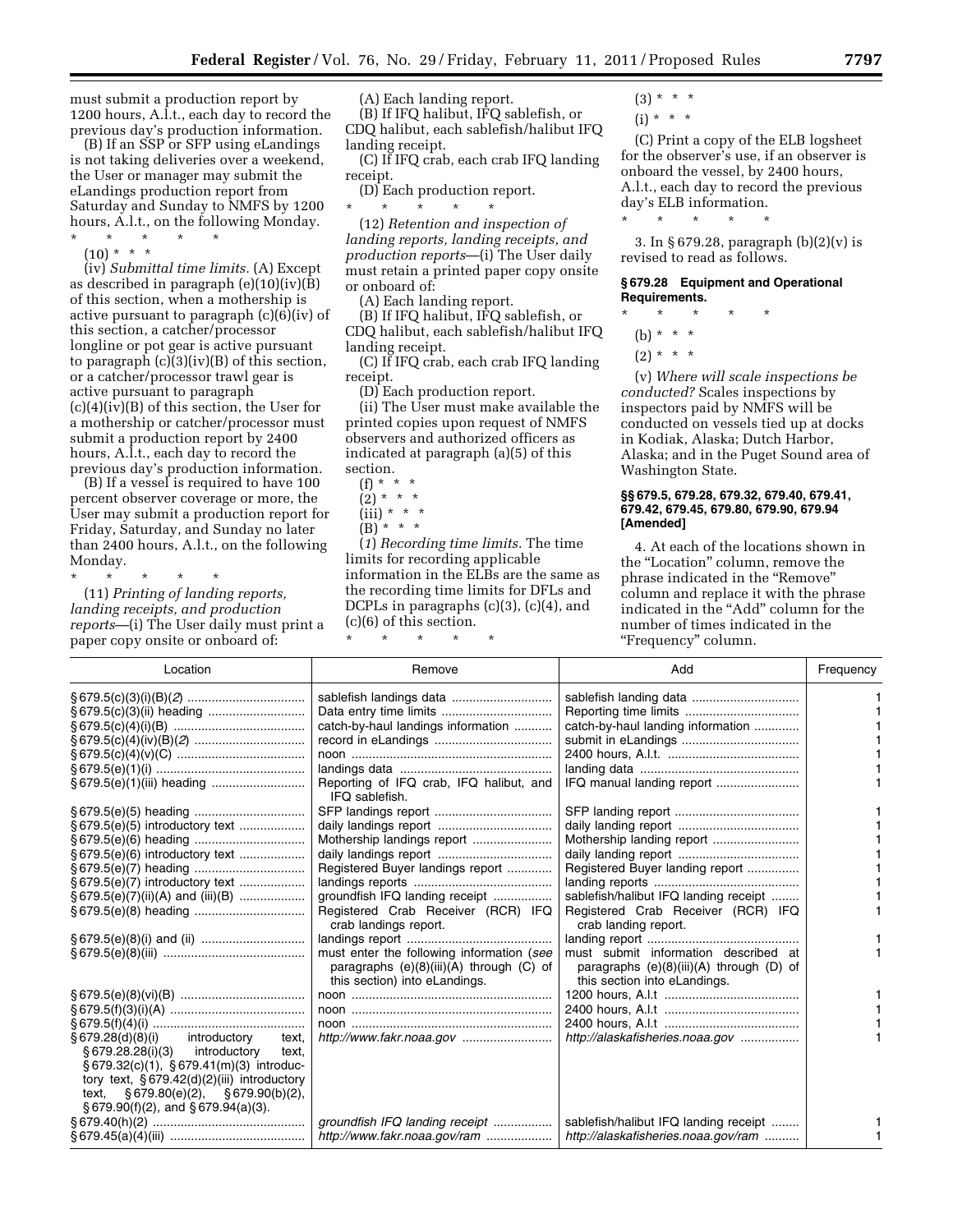5. Table 1a to part 679 is revised to read as follows:

# TABLE 1a TO PART 679—DELIVERY CONDITION \* AND PRODUCT CODES

[General use codes]

| Description                                                                                                                                | Code     |
|--------------------------------------------------------------------------------------------------------------------------------------------|----------|
|                                                                                                                                            | 19       |
|                                                                                                                                            | 03       |
|                                                                                                                                            | 42<br>39 |
|                                                                                                                                            | 37       |
|                                                                                                                                            | 17       |
|                                                                                                                                            | 18       |
| Fillets, deep-skin. Meat with skin, adjacent meat with silver lining, and ribs removed from sides of body behind head and in front of      | 24       |
|                                                                                                                                            | 23       |
|                                                                                                                                            | 22       |
|                                                                                                                                            | 20       |
|                                                                                                                                            | 21       |
|                                                                                                                                            | 32       |
| Fish oil. Rendered oil from whole fish or fish parts. Record only oil destined for sale and not oil stored or burned for fuel onboard      | 33       |
|                                                                                                                                            | 04       |
|                                                                                                                                            | 05       |
|                                                                                                                                            | 06<br>07 |
|                                                                                                                                            | 08       |
|                                                                                                                                            | 10       |
|                                                                                                                                            | 16       |
| Kirimi (Steak). Head removed either in front or behind the collar bone, viscera removed, and tail removed by cuts perpendicular to         |          |
|                                                                                                                                            | 11       |
|                                                                                                                                            | 36       |
|                                                                                                                                            | 34       |
|                                                                                                                                            | 31       |
| Other retained product. If product is not listed on this table, enter code 97 and write a description with product recovery rate next to   | 97       |
|                                                                                                                                            | 15       |
|                                                                                                                                            | 14       |
| Salted and split. Head removed, belly slit, viscera removed, fillets cut from head to tail but remaining attached near tail. Product salt- | 12       |
|                                                                                                                                            | 35       |
|                                                                                                                                            | 30       |
|                                                                                                                                            | 01       |
|                                                                                                                                            | 13       |
| SHELLFISH ONLY:                                                                                                                            |          |
|                                                                                                                                            | 75       |
|                                                                                                                                            | 76       |
|                                                                                                                                            | 79       |
|                                                                                                                                            | 80       |
|                                                                                                                                            | 81       |

**Note:** When using whole fish code, record round weights rather than product weights, even if the whole fish is not used.<br>\*Delivery condition code: Condition of the fish or shellfish at the point it is weighed and recorded

6. Table 1b to part 679 is revised to read as follows:

# TABLE 1b TO PART 679—DISCARD AND DISPOSITION CODES 1

| Description                                                                                                                       | aho:                 |
|-----------------------------------------------------------------------------------------------------------------------------------|----------------------|
|                                                                                                                                   | 63<br>79<br>62       |
|                                                                                                                                   | 87<br>64<br>92<br>61 |
| Whole fish/discard at sea. Whole groundfish and prohibited species discarded by catcher vessels, catcher/processors, motherships, | 98<br>93<br>89<br>88 |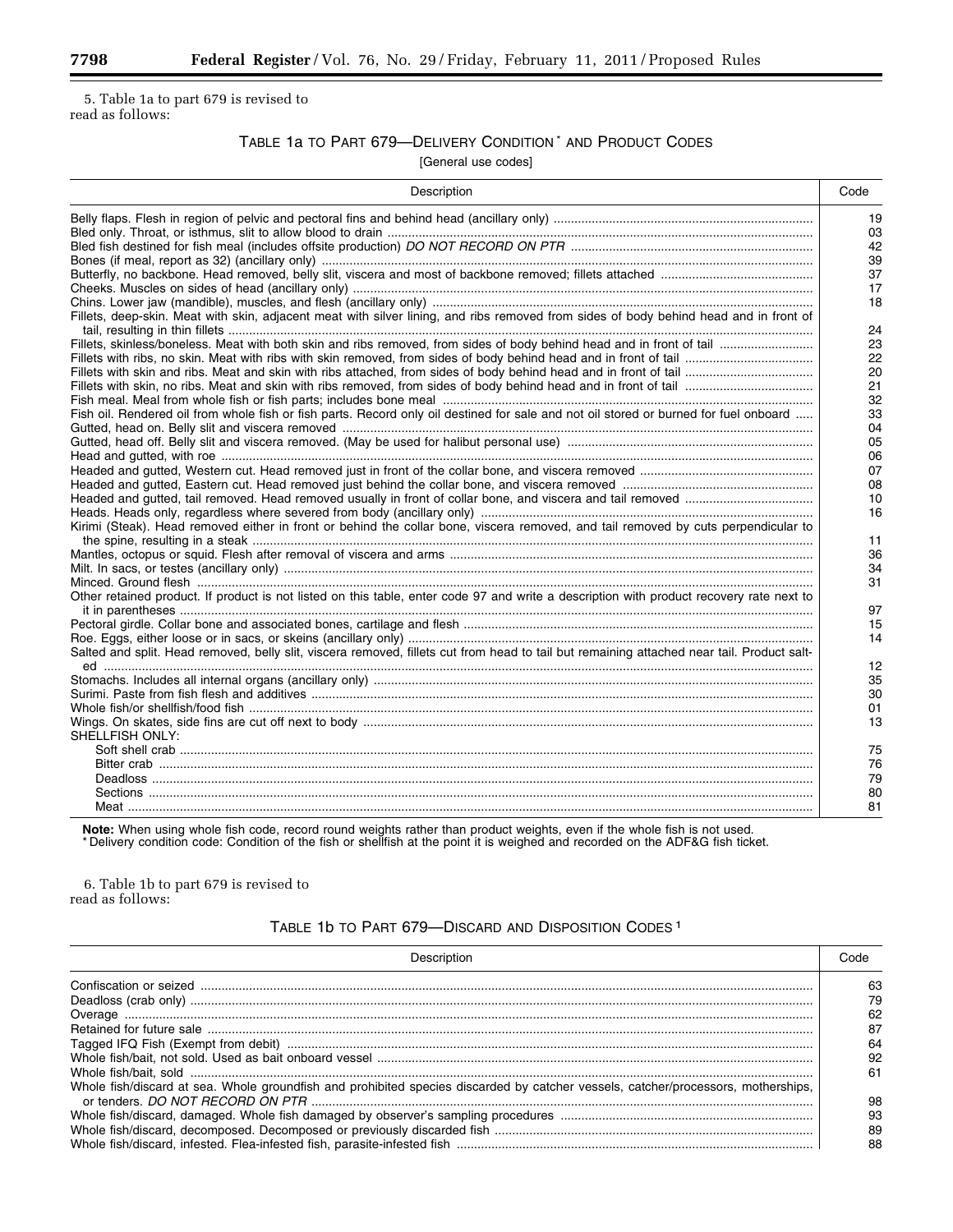## TABLE 1b TO PART 679-DISCARD AND DISPOSITION CODES <sup>1</sup>-Continued

| Description                                                                                                                                                                                                                                                   | Code     |
|---------------------------------------------------------------------------------------------------------------------------------------------------------------------------------------------------------------------------------------------------------------|----------|
| Whole fish/discard, onshore. Discard after delivery and before processing by shoreside processors, stationary floating processors,<br>and buying stations and in-plant discard of whole groundfish and prohibited species during processing. DO NOT RECORD ON | 99       |
| Whole fish/donated prohibited species. Number of Pacific salmon or Pacific halibut, otherwise required to be discarded, that is do-                                                                                                                           | 86       |
| Whole fish/personal use, consumption. Fish or fish products eaten on board or taken off the vessel for personal use. Not sold or uti-                                                                                                                         | 41<br>95 |
|                                                                                                                                                                                                                                                               | 60       |

Note: When using whole fish codes, record round weights rather than product weights, even if the whole fish is not used.<br>1 Disposition Code: The intended use or disposal of the fish or shellfish.

7. Table 2a to part 679 is revised to read as follows:

## TABLE 2a TO PART 679-SPECIES CODES: FMP GROUNDFISH

| Species description | Code       |
|---------------------|------------|
|                     | 193<br>120 |
| FLOUNDER:           |            |
|                     | 133        |
|                     | 121        |
|                     | 116        |
|                     | 117        |
|                     | 129        |
|                     | 870        |
|                     | 110        |
| ROCKFISH:           | 270        |
|                     | 185        |
|                     | 142        |
|                     |            |
|                     | 177        |
|                     | 167        |
|                     | 137        |
|                     | 146        |
|                     | 178        |
|                     | 149        |
|                     | 138        |
|                     | 159        |
|                     | 172        |
|                     | 135        |
|                     | 176        |
|                     | 136        |
|                     | 141        |
|                     | 179        |
|                     | 147        |
|                     | 153        |
|                     | 158        |
|                     | 150        |
|                     | 151        |
|                     | 166        |
|                     | 181        |
|                     | 152        |
|                     | 157        |
|                     | 182        |
|                     |            |
|                     | 183        |
|                     | 143        |
|                     | 148        |
|                     | 184        |
|                     | 156        |
|                     | 145        |
|                     | 175        |
|                     | 155        |
|                     | 710        |
|                     | 160        |
| SHARKS:             |            |
|                     | 689        |
|                     | 692        |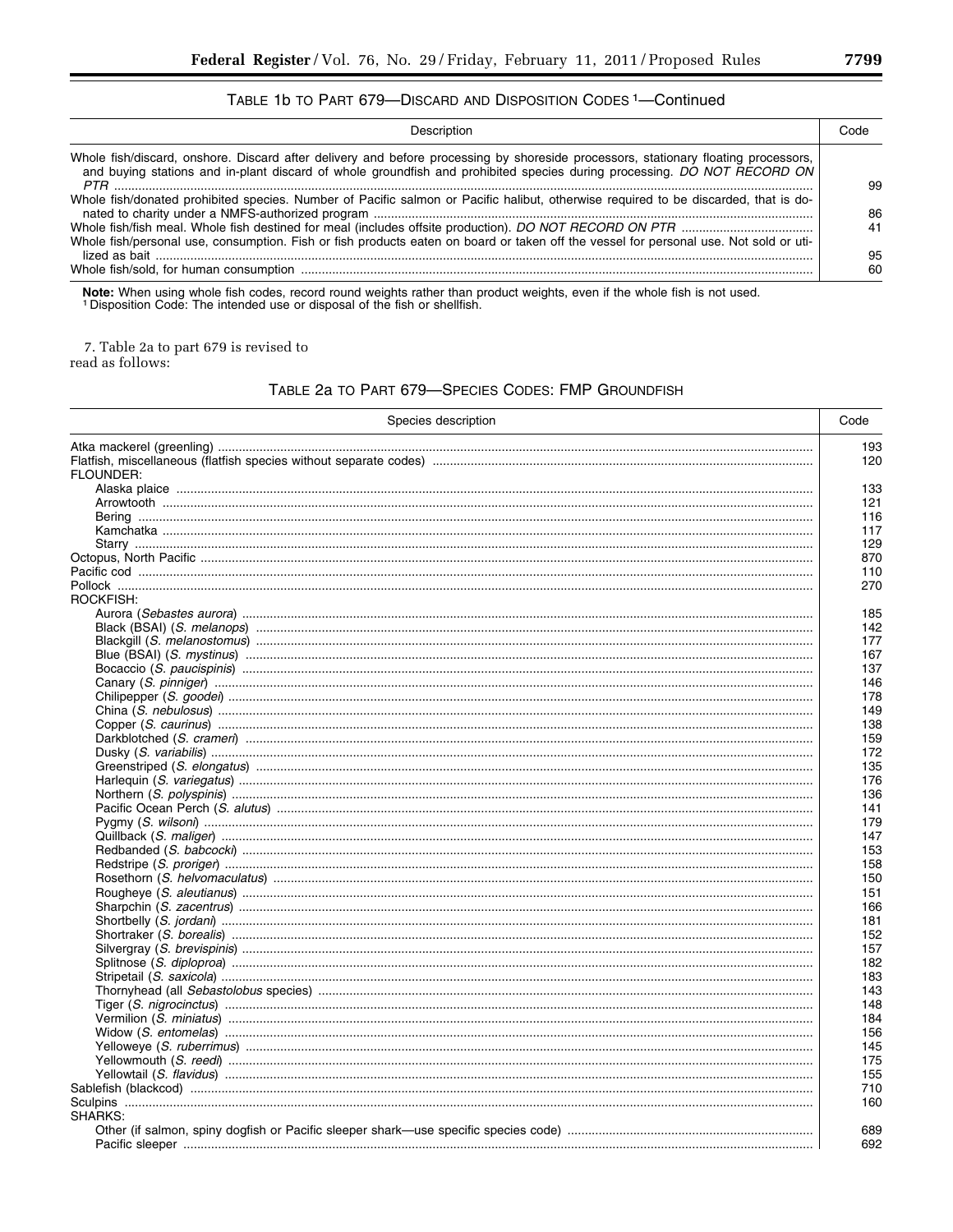۳

# TABLE 2a TO PART 679-SPECIES CODES: FMP GROUNDFISH-Continued

| Species description | Code |
|---------------------|------|
|                     | 690  |
|                     | 691  |
| SKATES:             |      |
|                     | 702  |
|                     | 701  |
|                     | 700  |
| SOLE:               |      |
|                     | 126  |
|                     | 124  |
|                     | 128  |
|                     |      |
|                     | 131  |
|                     | 125  |
|                     | 123  |
| Sand                | 132  |
| Yellowfin           | 127  |
|                     | 875  |
|                     | 134  |

# TABLE 2d TO PART 679-SPECIES CODES: NON-FMP SPECIES

| Species description<br>Code<br>Greenling: | General use |     |
|-------------------------------------------|-------------|-----|
|                                           |             |     |
|                                           |             | 521 |
|                                           |             | 531 |
|                                           |             | 210 |
|                                           |             | 217 |
|                                           |             |     |
|                                           |             | 194 |
|                                           |             | 191 |
|                                           |             | 192 |
|                                           |             | 214 |
|                                           |             | 213 |
|                                           |             | 625 |
|                                           |             | 600 |
|                                           |             | 130 |
|                                           |             | 216 |
|                                           |             | 260 |
|                                           |             | 212 |
|                                           |             | 112 |
|                                           |             | 600 |
|                                           |             | 220 |
|                                           |             | 250 |
|                                           |             | 219 |
|                                           |             | 215 |
|                                           |             | 714 |
|                                           |             | 142 |
|                                           |             | 167 |
|                                           |             | 173 |
|                                           |             | 170 |
|                                           |             | 895 |
|                                           |             | 180 |
|                                           |             | 715 |
|                                           |             | 218 |
|                                           |             |     |
|                                           |             | 680 |
|                                           |             | 211 |
| Shellfish:                                |             |     |
|                                           |             | 860 |
| Clams:                                    |             |     |
|                                           |             | 812 |
|                                           |             | 820 |
|                                           |             | 842 |
|                                           |             | 815 |
|                                           |             | 840 |
|                                           |             | 830 |
|                                           |             | 810 |
|                                           |             | 899 |
|                                           |             | 855 |
|                                           |             | 880 |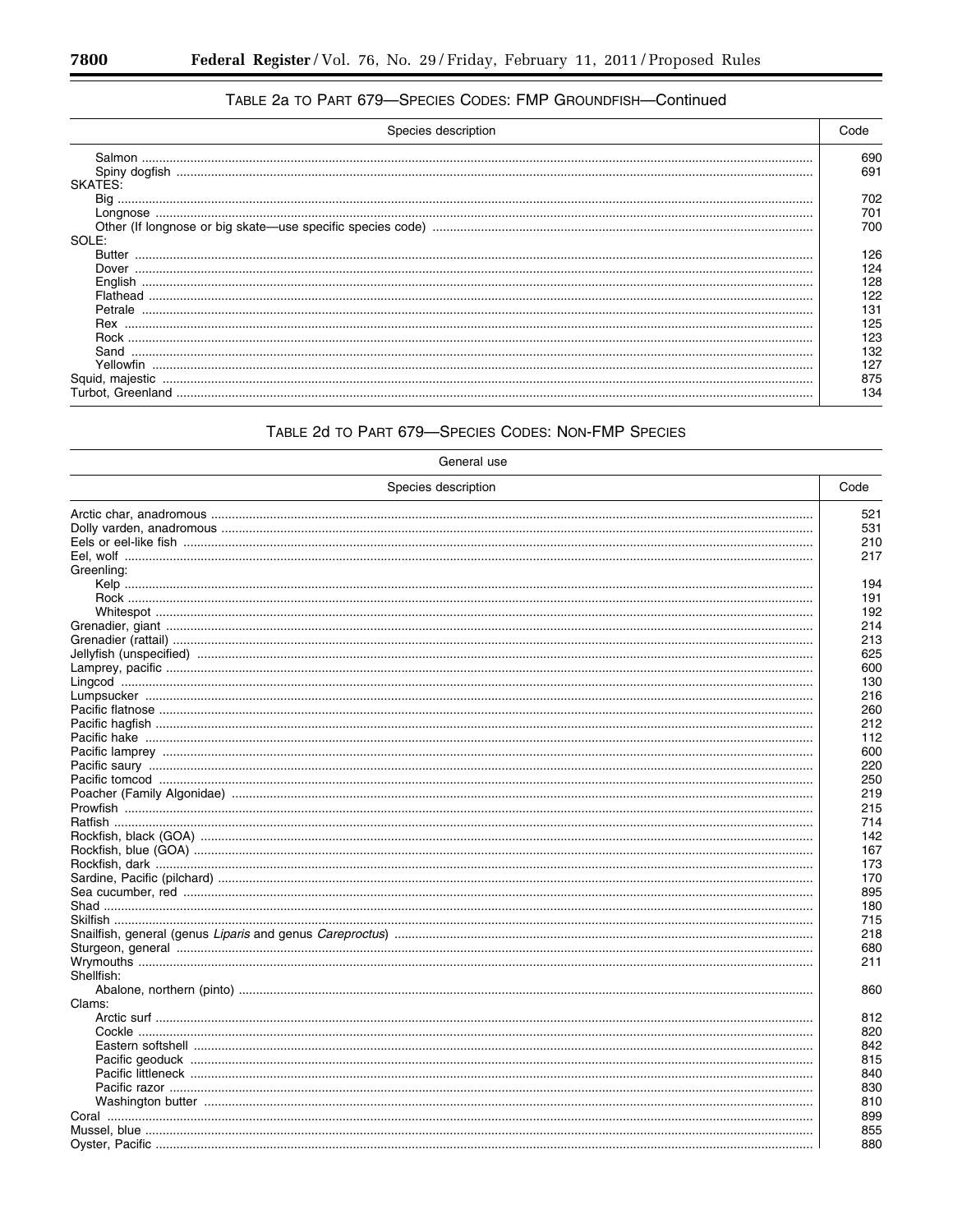# TABLE 2d TO PART 679-SPECIES CODES: NON-FMP SPECIES-Continued

| Species description |     |
|---------------------|-----|
|                     | 850 |
|                     | 851 |
| Shrimp:             |     |
| Coonstripe          | 864 |
| Humpy               | 963 |
|                     | 961 |
|                     | 962 |
| Spot                | 965 |
| <b>Snails</b>       | 890 |
|                     | 893 |
|                     | 892 |

 $9.$  Table 3 to part  $679$  is revised to read as follows:

# TABLE 3 TO PART 679-PRODUCT RECOVERY RATES FOR GROUNDFISH SPECIES AND CONVERSION RATES FOR PACIFIC **HALIBUT**

|                 |                                                                        |                                              |                  |                      |                            |                         | Product code            |                         |                          |              |                         |             |           |
|-----------------|------------------------------------------------------------------------|----------------------------------------------|------------------|----------------------|----------------------------|-------------------------|-------------------------|-------------------------|--------------------------|--------------|-------------------------|-------------|-----------|
| Species<br>code | FMP species                                                            | 1, 41,<br>86, 92,<br>93, 95<br>Whole<br>fish | 3<br><b>Bled</b> | Gutted<br>head<br>on | 5<br>Gutted<br>head<br>off | 6<br>H&G<br>with<br>Roe | 7<br>H&G<br>West<br>cut | 8<br>H&G<br>East<br>cut | 10<br>H&G<br>w/o<br>Tail | 11<br>Kirimi | 12<br>Salted<br>& split | 13<br>Wings | 14<br>Roe |
| $110$           |                                                                        | 1.00                                         | 0.98             | 0.85                 | .                          | 0.63                    | 0.57                    | 0.47                    | 0.44                     |              | 0.45                    |             | 0.05      |
| $121$           | Arrowtooth/Kamchatka                                                   | 1.00                                         | 0.98             | 0.90                 |                            | 0.80                    | 0.72                    | 0.65                    | 0.62                     | 0.48         |                         |             | 0.08      |
| $122$           |                                                                        | 1.00                                         | 0.98             | 0.90                 |                            | 0.80                    | 0.72                    | 0.65                    | 0.62                     | 0.48         |                         |             | 0.08      |
| $123$           |                                                                        | 1.00                                         | 0.98             | 0.90                 |                            | 0.80                    | 0.72                    | 0.65                    | 0.62                     | 0.48         |                         |             | 0.08      |
| 124             |                                                                        | 1.00                                         | 0.98             | 0.90                 | .                          | 0.80                    | 0.72                    | 0.65                    | 0.62                     | 0.48         |                         |             | 0.08      |
| $125$           |                                                                        | 1.00                                         | 0.98             | 0.90                 |                            | 0.80                    | 0.72                    | 0.65                    | 0.62                     | 0.48         | .                       |             | 0.08      |
| 127             | Yellowfin Sole                                                         | 1.00                                         | 0.98             | 0.90                 | .                          | 0.80                    | 0.72                    | 0.65                    | 0.62                     | 0.48         |                         |             | 0.08      |
| 134             |                                                                        | 1.00                                         | 0.98             | 0.90                 | .                          | 0.80                    | 0.72                    | 0.65                    | 0.62                     | 0.48         |                         |             | 0.08      |
| $143$           | Thornyhead Rockfish                                                    | 1.00                                         | 0.98             | 0.88                 |                            | 0.55                    | 0.60                    | 0.50                    | .                        |              | .                       |             |           |
| $160$           |                                                                        | 1.00                                         | 0.98             | 0.87                 | .                          |                         | 0.50                    | 0.40                    | .                        |              |                         |             | .         |
| $193$           |                                                                        | 1.00                                         | 0.98             | 0.87                 |                            | 0.67                    | 0.64                    | 0.61                    |                          |              |                         |             |           |
| 270             |                                                                        | 1.00                                         | 0.98             | 0.80                 |                            | 0.70                    | 0.65                    | 0.56                    | 0.50                     | 0.25         |                         |             | 0.07      |
| 510             |                                                                        | 1.00                                         | 0.98             | 0.82                 |                            |                         | 0.71                    |                         |                          | .            | .                       |             |           |
| $511$           |                                                                        | 1.00                                         | 0.98             | 0.82                 | .                          |                         | 0.71                    |                         |                          | .            | .                       |             |           |
| 516             |                                                                        | 1.00                                         | 0.98             | 0.89                 | .                          |                         | 0.78                    |                         |                          |              |                         |             |           |
|                 |                                                                        | 1.00                                         | 0.98             | 0.83                 |                            |                         | 0.72                    |                         |                          | .            |                         |             |           |
|                 |                                                                        | 1.00                                         | 0.98             | 0.90                 | .                          |                         |                         | 0.32                    | .                        |              | .                       | 0.32        |           |
| 710             |                                                                        | 1.00                                         | 0.98             | 0.89                 |                            |                         | 0.68                    | 0.63                    | 0.50                     |              |                         |             | .         |
| 870             |                                                                        | 1.00                                         | 0.98             | 0.81                 |                            |                         |                         |                         |                          |              | .                       |             | .         |
| 875             |                                                                        | 1.00                                         | 0.98             | 0.69                 | .                          |                         |                         |                         |                          |              | .                       |             | .         |
|                 | Rockfish                                                               | 1.00                                         | 0.98             | 0.88                 |                            |                         | 0.60                    | 0.50                    | .                        |              |                         |             |           |
| 200             | <b>PACIFIC</b><br><b>HALIBUT</b><br>Conversion<br>rates to Net Weight. |                                              |                  | 0.90                 | 1.0                        |                         |                         |                         |                          |              |                         |             |           |

|                 |                      |                          |             |              |                    |             | Product code                                   |                                                 |                                          |                                              |                                      |              |             |
|-----------------|----------------------|--------------------------|-------------|--------------|--------------------|-------------|------------------------------------------------|-------------------------------------------------|------------------------------------------|----------------------------------------------|--------------------------------------|--------------|-------------|
| Species<br>code | <b>FMP</b> species   | 15<br>Pectoral<br>girdle | 16<br>Heads | 17<br>Cheeks | 18<br>Chins        | 19<br>Belly | 20<br><b>Fillets</b><br>with<br>skin &<br>ribs | 21<br><b>Fillets</b><br>with<br>skin No<br>ribs | 22<br>Fillets<br>with<br>ribs No<br>skin | 23<br><b>Fillets</b><br>skinless<br>boneless | 24<br><b>Fillets</b><br>deep<br>skin | 30<br>Surimi | 31<br>Mince |
| $110$           | Pacific Cod          | 0.05                     |             | 0.05         |                    | 0.01        | 0.45                                           | 0.35                                            | 0.25                                     | 0.25                                         | .                                    | 0.15         | 0.5         |
| $121$           | Arrowtooth/Kamchatka | .                        |             | .            |                    |             | 0.32                                           | 0.27                                            | 0.27                                     | 0.22                                         |                                      |              |             |
| $122$           | Flathead Sole        |                          |             |              |                    | .           | 0.32                                           | 0.27                                            | 0.27                                     | 0.22                                         |                                      |              |             |
| $123$           | Rock Sole            |                          |             | .            |                    |             | 0.32                                           | 0.27                                            | 0.27                                     | 0.22                                         |                                      |              |             |
| $124$           | Dover Sole           |                          |             | .            |                    |             | 0.32                                           | 0.27                                            | 0.27                                     | 0.22                                         | .                                    |              |             |
| $125$           |                      |                          |             |              |                    |             | 0.32                                           | 0.27                                            | 0.27                                     | 0.22                                         |                                      |              |             |
| $127$           | Yellowfin Sole       |                          |             | .            |                    |             | 0.32                                           | 0.27                                            | 0.27                                     | 0.22                                         |                                      | 0.18         |             |
| $134$           | Greenland Turbot     |                          |             |              |                    |             | 0.32                                           | 0.27                                            | 0.27                                     | 0.22                                         |                                      |              |             |
| $143$           | Thornyhead Rockfish  |                          | 0.20        | 0.05         | 0.05               | 0.05        | 0.40                                           | 0.30                                            | 0.35                                     | 0.25                                         |                                      |              |             |
| $160$           |                      |                          |             | .            |                    |             | .                                              |                                                 | .                                        | .                                            | .                                    |              | .           |
| 193             | Atka Mackerel        |                          |             |              |                    |             |                                                |                                                 |                                          |                                              |                                      | 0.15         |             |
| 270             |                      |                          | 0.15        |              |                    |             | 0.35                                           | 0.30                                            | 0.30                                     | 0.21                                         | 0.16                                 | 10.16        | 0.22        |
|                 |                      |                          |             |              |                    |             |                                                |                                                 |                                          |                                              |                                      | 20.17        |             |
| $510$           |                      |                          |             |              |                    |             |                                                | 0.38                                            |                                          |                                              |                                      |              |             |
| 511             | Eulachon             |                          |             |              |                    |             |                                                |                                                 |                                          |                                              |                                      |              |             |
| $516$           |                      | .                        |             |              |                    |             |                                                |                                                 |                                          |                                              |                                      |              |             |
|                 |                      |                          |             |              |                    |             |                                                | 0.30                                            | 0.30                                     | 0.25                                         | .                                    |              |             |
|                 |                      |                          |             |              | المستستندا وووودوه | . 1         | . 1                                            | .                                               | .                                        | .                                            | .                                    | .            | .           |

۲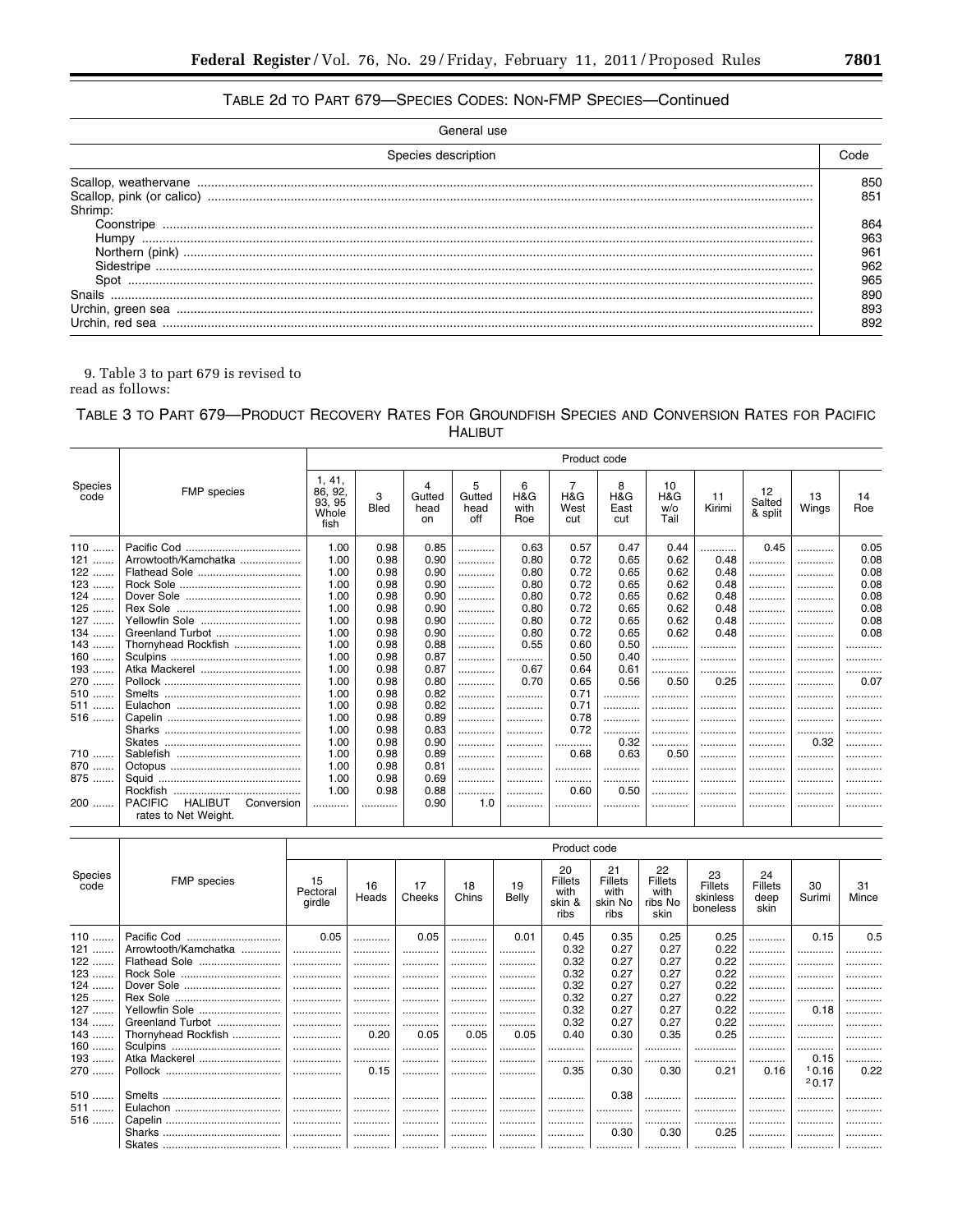|                 |                                                           |                          |             |              |             |             | Product code                            |                                                 |                                          |                                              |                                      |              |             |
|-----------------|-----------------------------------------------------------|--------------------------|-------------|--------------|-------------|-------------|-----------------------------------------|-------------------------------------------------|------------------------------------------|----------------------------------------------|--------------------------------------|--------------|-------------|
| Species<br>code | <b>FMP</b> species                                        | 15<br>Pectoral<br>girdle | 16<br>Heads | 17<br>Cheeks | 18<br>Chins | 19<br>Belly | 20<br>Fillets<br>with<br>skin &<br>ribs | 21<br><b>Fillets</b><br>with<br>skin No<br>ribs | 22<br>Fillets<br>with<br>ribs No<br>skin | 23<br><b>Fillets</b><br>skinless<br>boneless | 24<br><b>Fillets</b><br>deep<br>skin | 30<br>Surimi | 31<br>Mince |
| 710             | Sablefish                                                 |                          |             | 0.05         |             |             | 0.35                                    | 0.30                                            | 0.30                                     | 0.25                                         |                                      |              |             |
| 870<br>         | Octopus<br>                                               |                          |             |              |             |             |                                         |                                                 |                                          |                                              |                                      |              |             |
| 875<br>         |                                                           |                          |             |              |             |             |                                         |                                                 |                                          |                                              |                                      |              |             |
|                 |                                                           |                          | 0.15        | 0.05         | 0.05        | 0.10        | 0.40                                    | 0.30                                            | 0.33                                     | 0.25                                         | .                                    |              | .           |
| 200             | <b>PACIFIC HALIBUT Conversion</b><br>Rates to Net Weight. |                          |             |              |             |             |                                         |                                                 |                                          |                                              |                                      |              |             |

|                 |                                                       |            |           |            | Product code        |                      |                                               |                                                       |                         |
|-----------------|-------------------------------------------------------|------------|-----------|------------|---------------------|----------------------|-----------------------------------------------|-------------------------------------------------------|-------------------------|
| Species<br>code | <b>FMP</b> species                                    | 32<br>Meal | 33<br>Oil | 34<br>Milt | 35<br>Stom-<br>achs | 36<br><b>Mantles</b> | 37<br>Butterfly<br>back-<br>bone re-<br>moved | 88, 89<br>Infested<br>or de-<br>com-<br>posed<br>fish | 98, 99<br>Dis-<br>cards |
| 110             |                                                       | 0.17       | .         |            |                     |                      | 0.43                                          | 0.00                                                  | 1.00                    |
| 121             |                                                       | 0.17       |           |            |                     |                      |                                               | 0.00                                                  | 1.00                    |
| 122             |                                                       | 0.17       | .         |            |                     |                      |                                               | 0.00                                                  | 1.00                    |
| 123             |                                                       | 0.17       |           |            |                     |                      |                                               | 0.00                                                  | 1.00                    |
| 124             |                                                       | 0.17       | .         |            |                     |                      |                                               | 0.00                                                  | 1.00                    |
| 125             |                                                       | 0.17       | .         |            |                     |                      |                                               | 0.00                                                  | 1.00                    |
| 127             |                                                       | 0.17       |           |            |                     |                      |                                               | 0.00                                                  | 1.00                    |
| 134             |                                                       | 0.17       |           |            |                     |                      |                                               | 0.00                                                  | 1.00                    |
| $143$           |                                                       | 0.17       | .         |            |                     |                      |                                               | 0.00                                                  | 1.00                    |
| $160$           |                                                       | 0.17       | .         |            |                     |                      |                                               | 0.00                                                  | 1.00                    |
| 193             |                                                       | 0.17       | .         |            |                     |                      |                                               | 0.00                                                  | 1.00                    |
| 270             |                                                       | 0.17       | .         |            |                     |                      | 0.43                                          | 0.00                                                  | 1.00                    |
| 510             |                                                       | 0.17       | .         |            |                     |                      |                                               | 0.00                                                  | 1.00                    |
| 511             |                                                       | 0.17       | .         |            |                     |                      |                                               | 0.00                                                  | 1.00                    |
| 516             |                                                       | 0.17       | .         |            |                     | .                    |                                               | 0.00                                                  | 1.00                    |
|                 |                                                       | 0.17       | .         |            |                     |                      |                                               | 0.00                                                  | 1.00                    |
|                 |                                                       | 0.17       | .         |            |                     |                      |                                               | 0.00                                                  | 1.00                    |
| 710             |                                                       | 0.17       | .         |            |                     |                      |                                               | 0.00                                                  | 1.00                    |
| 870             |                                                       | 0.17       | .         |            |                     | 0.85                 |                                               | 0.00                                                  | 1.00                    |
| 875             |                                                       | 0.17       | .         |            |                     | 0.75                 |                                               | 0.00                                                  | 1.00                    |
|                 |                                                       |            | .         |            |                     |                      |                                               | 0.00                                                  | 1.00                    |
| $200$           | <b>PACIFIC HALIBUT Conversion Rates to Net Weight</b> |            |           |            |                     |                      |                                               | 0.00                                                  | 0.75                    |

<sup>1</sup> Standard pollock surimi rate during January through June.<br><sup>2</sup> Standard pollock surimi rate during July through December.

Notes: To obtain round weight of groundfish, divide the product weight of groundfish by the table PRR. To obtain IFQ net weight of Pacific halibut, multiply the product weight of groundfish, divide the product weight of pr

10. Table 10 to part 679 is revised to read as follows: BILLING CODE 3510-22-P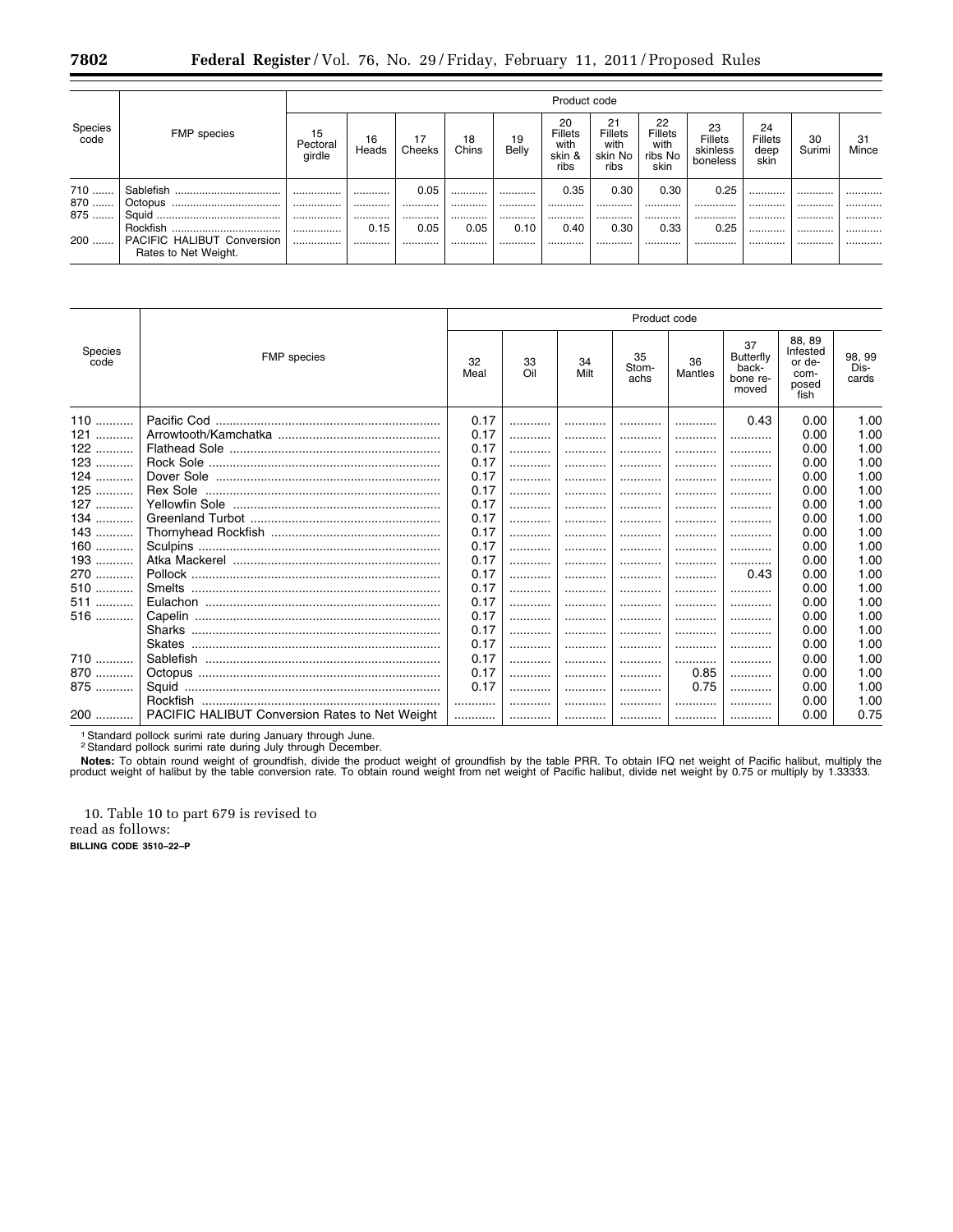|                                                                         | species<br>Other                                            | $\overline{c}$                | $\overline{c}$          | $\overline{c}$  | $\overline{c}$             | $\overline{c}$       | $\Omega$               | $\overline{c}$ | $\overline{c}$                        | $\overline{c}$          | $\overline{c}$ | $\Omega$        | $\overline{c}$                      | $\overline{c}$                                         | $\Omega$                       | $\overline{c}$                   | $\overline{c}$           | $\Omega$                                           | n/a                                       | $\overline{c}$                                                   |
|-------------------------------------------------------------------------|-------------------------------------------------------------|-------------------------------|-------------------------|-----------------|----------------------------|----------------------|------------------------|----------------|---------------------------------------|-------------------------|----------------|-----------------|-------------------------------------|--------------------------------------------------------|--------------------------------|----------------------------------|--------------------------|----------------------------------------------------|-------------------------------------------|------------------------------------------------------------------|
|                                                                         | Skates<br>(1)                                               | $\Omega$                      | $\overline{c}$          | $\Omega$        | $\Omega$                   | $\Omega$             | $\Omega$               | $\Omega$       | $\Omega$                              | $\Omega$                | $\Omega$       | $\Omega$        | $\overline{c}$                      | $\Omega$                                               | $\Omega$                       | $\Omega$                         | $\Omega$                 | $\overline{\mathbf{n}}$ a                          | $\Omega$                                  | $\Omega$                                                         |
| $§ 679.20 (i)$ <sup>(6)</sup>                                           | Aggregated<br>forage<br>fish <sup>(10)</sup>                | $\sim$                        | $\mathrel{\sim}$        | $\mathbf{\sim}$ | $\mathbf{\sim}$            | $\mathrel{\sim}$     | $\sim$                 | $\mathbf 2$    | $\sim$                                | $\sim$                  | $\sim$         | $\mathbf{\sim}$ | $\mathbf 2$                         | $\mathbf{\sim}$                                        | $\mathcal{L}$                  | $\mathcal{L}$                    | $\sim$                   | $\mathbf{\sim}$                                    | $\mathbf{\sim}$                           | $\mathbf{\sim}$                                                  |
|                                                                         | mackerel<br>Atka                                            | $\overline{c}$                | $\overline{20}$         | $\Omega$        | $\Omega$                   | $\Omega$             | $\Omega$               | $\overline{c}$ | $\Omega$                              | $\overline{\mathbf{a}}$ | $\overline{c}$ | $\Omega$        | $\overline{c}$                      | $\overline{c}$                                         | $\Omega$                       | $\Omega$                         | $\Omega$                 | $\Omega$                                           | $\Omega$                                  | $\Omega$                                                         |
|                                                                         | $\frac{\text{CPs}}{\text{only}^{6}}$<br><b>DSR</b><br>SEO   | $\overline{10}$               | $\circ$                 |                 |                            |                      |                        |                |                                       | $\approx$               | $\supseteq$    |                 |                                     | $\overline{10}$                                        |                                |                                  | $\mathbf{n}/\mathbf{a}$  | $\Xi$                                              | $\overline{10}$                           | $\Xi$                                                            |
|                                                                         | <b>SR/RE</b><br>ERA                                         | Ξ                             | 0                       | ٢               | 7                          | ↽                    | $\overline{ }$         | 7              | $\overline{\mathbf{a}}$               | €                       | E              | 7               | $\overline{ }$                      | ε                                                      | 7                              | Γ                                | Γ                        | Е                                                  | Ξ                                         | Θ                                                                |
|                                                                         | Aggregated<br>rockfish $^{\scriptscriptstyle{(8)}}$         | $\sim$                        | 5                       | S               | 5                          | $\overline{15}$      | S                      | 15             | 15                                    | 5                       | $\sigma$       | 15              | $\overline{15}$                     | $\sim$                                                 | 15                             | $\overline{15}$                  | S                        | S                                                  | $\sim$                                    | 5                                                                |
|                                                                         | Sablefish                                                   |                               |                         | $\overline{ }$  | 7                          | L                    | $\overline{ }$         | 7              | $\overline{ }$                        |                         |                | n/a             | <u>L</u>                            |                                                        | ᠇                              | $\overline{ }$                   | ٢                        |                                                    |                                           |                                                                  |
| JENTAL CATCH SPECIES (for DSR caught on catcher vessels in the SEO, see | Arrowtooth                                                  | 35                            | $\overline{\mathbf{n}}$ | 35              | 35                         | 35                   | 35                     | 35             | 35                                    | 35                      | 35             | 35              | 35                                  | 35                                                     | 35                             | 35                               | 35                       | 35                                                 | 5<br>3                                    | 35                                                               |
|                                                                         | $\mathop{\rm Flat}\nolimits_{(3)}$<br>$\overline{\text{S}}$ | $\overline{20}$               | $\overline{c}$          | $\overline{c}$  | $\overline{20}$            | $\overline{c}$       | $\Omega$               | $\overline{c}$ | $\Omega$                              | $\Omega$                | $\Omega$       | $\overline{c}$  | $\overline{c}$                      | $\frac{a}{b}$                                          | $\overline{c}$                 | $\Omega$                         | $\overline{c}$           | $\Omega$                                           | $\Omega$                                  | $\Omega$                                                         |
|                                                                         | Flathead<br>Sole                                            | $\overline{c}$                | $\Omega$                | $\frac{a}{a}$   | $\Omega$                   | $\overline{c}$       | $\Omega$               | $\Omega$       | $\Omega$                              | $\Omega$                | $\overline{c}$ | $\Omega$        | $\overline{c}$                      | $\overline{c}$                                         | $\overline{c}$                 | $\Omega$                         | $\Omega$                 | $\overline{c}$                                     | $\overline{c}$                            | $\Omega$                                                         |
|                                                                         | sole<br>$\sqrt{\text{Re}x}$                                 | $20\,$                        |                         | <u> ସ୍ଥା</u>    | $\mathfrak{a}$<br>$\equiv$ | $\overline{c}$       | $\overline{c}$         | $\overline{c}$ | $\overline{c}$                        |                         |                | $3 3 $ ସ        | $20\,$                              | $\overline{c}$                                         | $\frac{20}{2}$                 |                                  | $3 3 $ ସ $ $             |                                                    | $20\,$                                    | $\overline{c}$                                                   |
| INCII                                                                   | ÞΝ<br>$\vec{F}$ at                                          | $\overline{20}$               | $\Omega$                | <u> ମ୍ବ</u>     |                            | $\overline{c}$       | $\Omega$               | $\Omega$       | $\overline{c}$                        | $\overline{20}$         | $\overline{5}$ | $\Omega$        | n/a                                 | $\overline{c}$                                         | $\Omega$                       | $\overline{c}$                   | $\frac{1}{2}$            | $\overline{c}$                                     | 20                                        | $\Omega$                                                         |
|                                                                         | Pacific<br>S                                                | $\mathbf{n}/\mathbf{a}^{(9)}$ | 5                       | $\overline{c}$  | $\overline{c}$             | $\Omega$             | $\Omega$               | $\Omega$       | $\Omega$                              | $20\,$                  | $\Omega$       | $\Omega$        | $\overline{c}$                      | $\overline{c}$                                         | $\overline{20}$                | $\overline{c}$                   | $\overline{20}$          | $\overline{20}$                                    | $\overline{c}$                            | $\Omega$                                                         |
|                                                                         | Pollock                                                     | $\overline{c}$                | 5                       | $\overline{c}$  | $\overline{c}$             | $\overline{c}$       | $\Omega$               | $\Omega$       | $\Omega$                              | $\Omega$                | na             | $\Omega$        | $\overline{c}$                      | $\overline{c}$                                         | $\Omega$                       | $\Omega$                         | $\overline{c}$           | $\overline{c}$                                     | $\overline{c}$                            | $\overline{c}$                                                   |
| BASIS SPECIES                                                           | Species                                                     | Pacific cod                   | Arrowtooth              | Flathead sole   | Rex sole                   | Northern<br>rockfish | Pacific ocean<br>perch | Thomyhead      | rougheye <sup>(1)</sup><br>Shortraker | Atka mackere            | Pollock        | Sablefish       | "latfish, deep-water <sup>(2)</sup> | <sup>7</sup> latfish, shallow-<br>vater <sup>(3)</sup> | Rockfish, other <sup>(4)</sup> | Nockfish, pelagic <sup>(5)</sup> | <b>Rockfish, DSR-SEO</b> |                                                    | Other species $\overline{(\overline{v})}$ | ggregated amount of<br>non-groundfish<br>rpecies <sup>(12)</sup> |
|                                                                         | Code                                                        | $\equiv$                      | $\overline{c}$          | 22              | 5                          | 36                   | $\pm$                  | 43             | $\frac{2}{5}$                         | 93                      | $\sqrt{2}$     | $\equiv$        |                                     |                                                        |                                |                                  |                          | skates <sup><math>\overrightarrow{AT}</math></sup> |                                           |                                                                  |

Table 10 to Part 679-Gulf of Alaska Retainable Percentages

**Federal Register** / Vol. 76, No. 29 / Friday, February 11, 2011 / Proposed Rules **7803**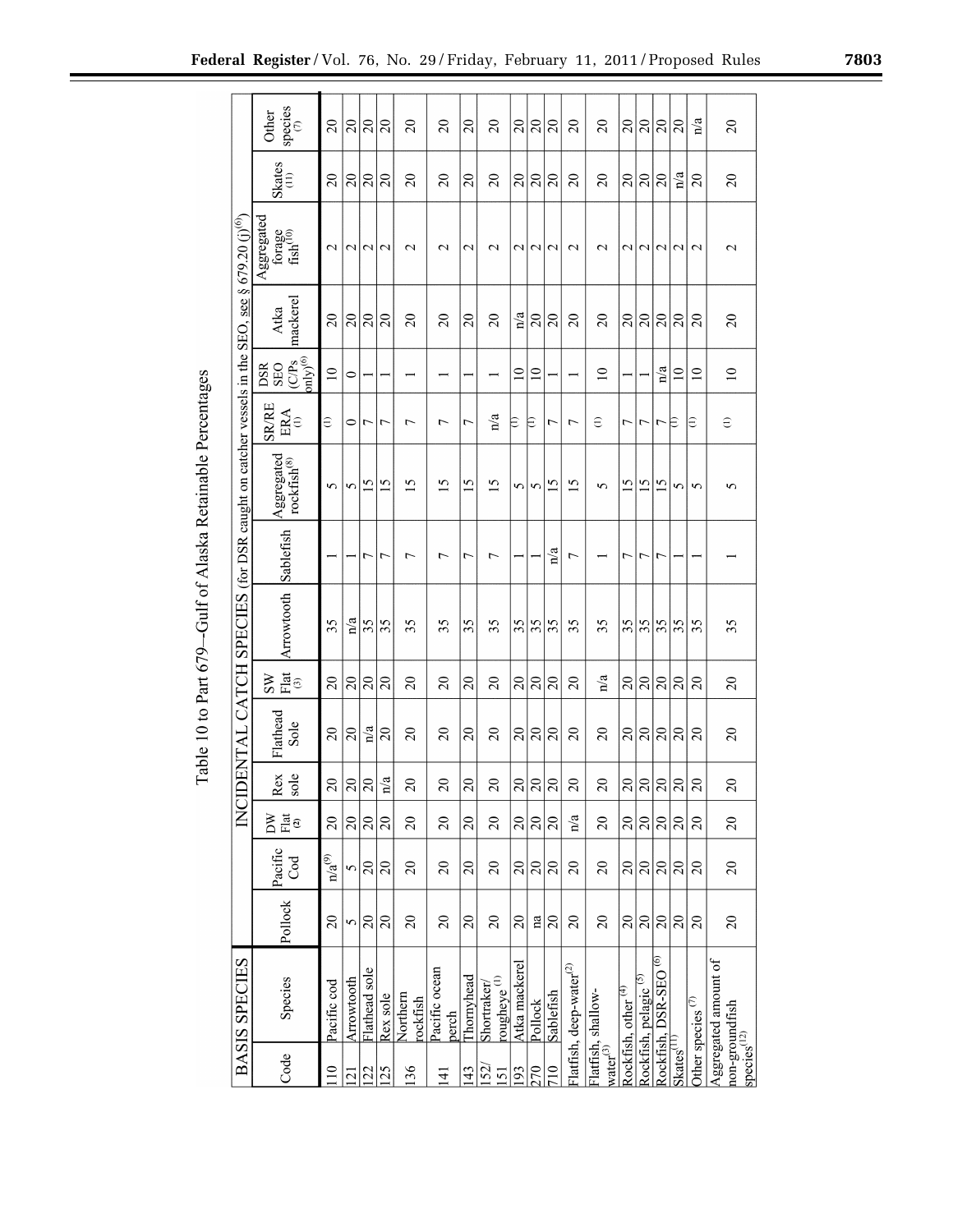|                               |                              | (152)               | (151)             | e rockfish in the Eastern Regulatory Area (ERA) | Where numerical percentage is not indicated, the retainable percentage of SR/RE is included under Aggregated Rockfish | Dover sole, Greenland turbot, and deep-sea sole | Flatfish not including deep-water flatfish, flathead sole, rex sole, or arrowtooth flounder | y Area             | means slope rockfish and demersal shelf rockfish<br>Area | $\overline{\mathbf{c}}$ | means slope rockfish<br>District | Slope rockfish | S. brevispinis (silvergrey)<br>S. variegates (harlequin) | S. diploproa (splitnose)<br>S. wilsoni (pygmy) | S. saxicola (stripetail)<br>S. babcocki (redbanded) | <b>S.</b> miniatus (vermilion)<br>S. proriger (redstripe) | S. zacentrus (sharpchin) | S. reedi (yellowmouth)<br>S. <i>jordani</i> (shortbelly) | In the Eastern GOA only, Slope rockfish also includes <i>S. polyspinis</i> (Northern) | S. flavidus (yellowtail)<br>S. entomelas (widow) | S. ruberrimus (yelloweye)<br>S. <i>maliger</i> (quillback) | S. helvomaculatus (rosethorn) | S. nigrocinctus (tiger) | sal shelf rockfish in the Southeast Outside District (SEO) (see § 679.7(b)(4) and § 679.20 (j)). | Squid<br><b>Sharks</b><br>Octopus | Means rockfish as defined at § 679.2 except in: | where DSR is a separate category for those species marked with a numerical percentage<br>District | where SR/RE is a separate category for those species marked with a numerical percentage<br>Area |
|-------------------------------|------------------------------|---------------------|-------------------|-------------------------------------------------|-----------------------------------------------------------------------------------------------------------------------|-------------------------------------------------|---------------------------------------------------------------------------------------------|--------------------|----------------------------------------------------------|-------------------------|----------------------------------|----------------|----------------------------------------------------------|------------------------------------------------|-----------------------------------------------------|-----------------------------------------------------------|--------------------------|----------------------------------------------------------|---------------------------------------------------------------------------------------|--------------------------------------------------|------------------------------------------------------------|-------------------------------|-------------------------|--------------------------------------------------------------------------------------------------|-----------------------------------|-------------------------------------------------|---------------------------------------------------------------------------------------------------|-------------------------------------------------------------------------------------------------|
|                               |                              | Shortraker rockfish | Rougheye rockfish | Shortraker/roughey                              |                                                                                                                       |                                                 |                                                                                             | Western Regulatory | Central Regulatory                                       | West Yakutat Distr      | Southeast Outside 1              |                | S. <i>aurora</i> (aurora)                                | S. melanostomus (blackgill)                    | <b>S.</b> paucispinis (bocaccio)                    | S. goodei (chilipepper)                                   | S. crameri (darkblotch)  | S. elongatus (greenstriped)                              |                                                                                       | S. variabilis (dusky)                            | S. pinniger (canary)                                       | S. nebulosus (china)          | S. caurinus (copper)    | $DSR-SEO = Demer$                                                                                | Sculpins                          |                                                 | Southeast Outside                                                                                 | Eastern Regulatory                                                                              |
| Notes to Table 10 to Part 679 | Shortraker/rougheye rockfish | <b>SR/RE</b>        |                   | <b>SR/RE ERA</b>                                |                                                                                                                       | Deep-water flatfish<br>$\overline{\mathcal{C}}$ | Shallow-water flatfish<br>3                                                                 | 4                  |                                                          |                         |                                  |                | Other rockfish                                           |                                                |                                                     |                                                           |                          |                                                          |                                                                                       | Pelagic shelf rockfish<br>5                      | Demersal shelf<br>$\overline{\phantom{0}}$                 | rockfish (DSR)                |                         |                                                                                                  | Other species<br>٣                | Aggregated rockfish<br>$\infty$                 |                                                                                                   |                                                                                                 |

۰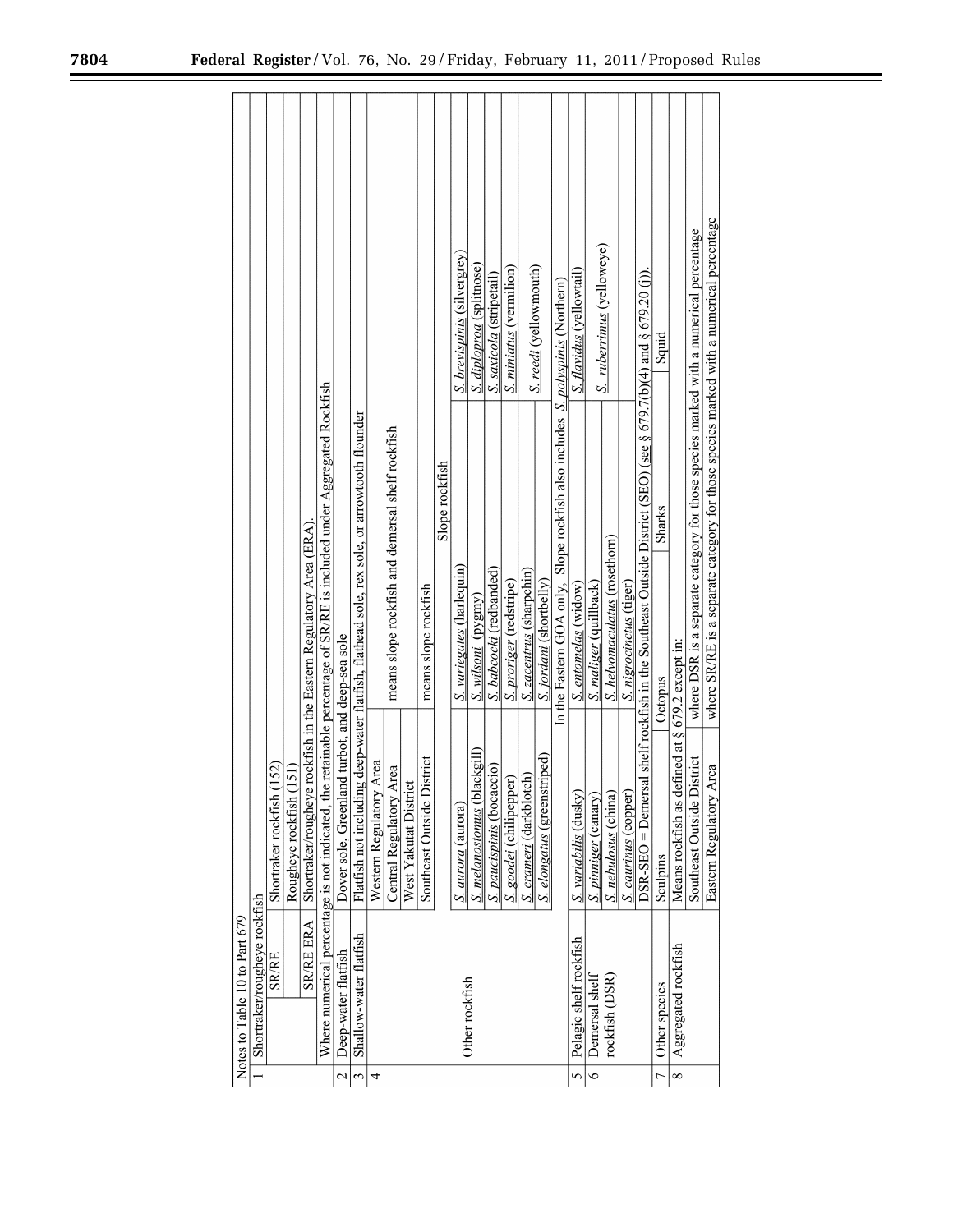|                | Notes to Table 10 to Part 679 |                                                                                                                                                    |     |  |
|----------------|-------------------------------|----------------------------------------------------------------------------------------------------------------------------------------------------|-----|--|
| ᡋ              | n/a                           | Not applicable                                                                                                                                     |     |  |
|                |                               | Aggregated forage fish (all species of the following taxa)                                                                                         |     |  |
|                |                               | Bristlemouths, lightfishes, and anglemouths (family Gonostomatidae)                                                                                | 209 |  |
|                |                               | Capelin smelt (family <i>Osmeridae</i> )                                                                                                           | 516 |  |
|                |                               | Oeep-sea smelts (family Bathylagidae)                                                                                                              | 773 |  |
|                |                               | Eulachon smelt (family Osmeridae)                                                                                                                  | 511 |  |
|                |                               | Gunnels (family <i>Pholidae</i> )                                                                                                                  | 207 |  |
|                |                               | Krill (order Euphausiacea)                                                                                                                         | 800 |  |
|                |                               | Laternfishes (family Myctophidae)                                                                                                                  | 772 |  |
|                |                               | Pacific Sand fish (family <i>Trichodontidae</i> )                                                                                                  | 206 |  |
|                |                               | Pacific Sand lance (family Ammodytidae)                                                                                                            | 774 |  |
|                |                               | Pricklebacks, war-bonnets, eelblennys, cockscombs and Shannys (family Stichaeidae)                                                                 | 208 |  |
|                |                               | Surf smelt (family Osmeridae)                                                                                                                      | 515 |  |
|                | Skates Species and Groups     |                                                                                                                                                    |     |  |
|                |                               | Raja binoculata)<br>Big Skates (                                                                                                                   | 702 |  |
|                |                               | Longnose Skates (R. rhina)                                                                                                                         | 701 |  |
|                |                               | Other Skates (all skates that are not Big Skate or Longnose Skate)                                                                                 | 700 |  |
| $\overline{c}$ | Aggregated non-               | All legally retained species of fish and shellfish, including IFQ halibut, that are not listed as FMP groundfish in Tables 2a and 2c to this part. |     |  |
|                | groundfish                    |                                                                                                                                                    |     |  |

**BILLING CODE 3510–22–C**